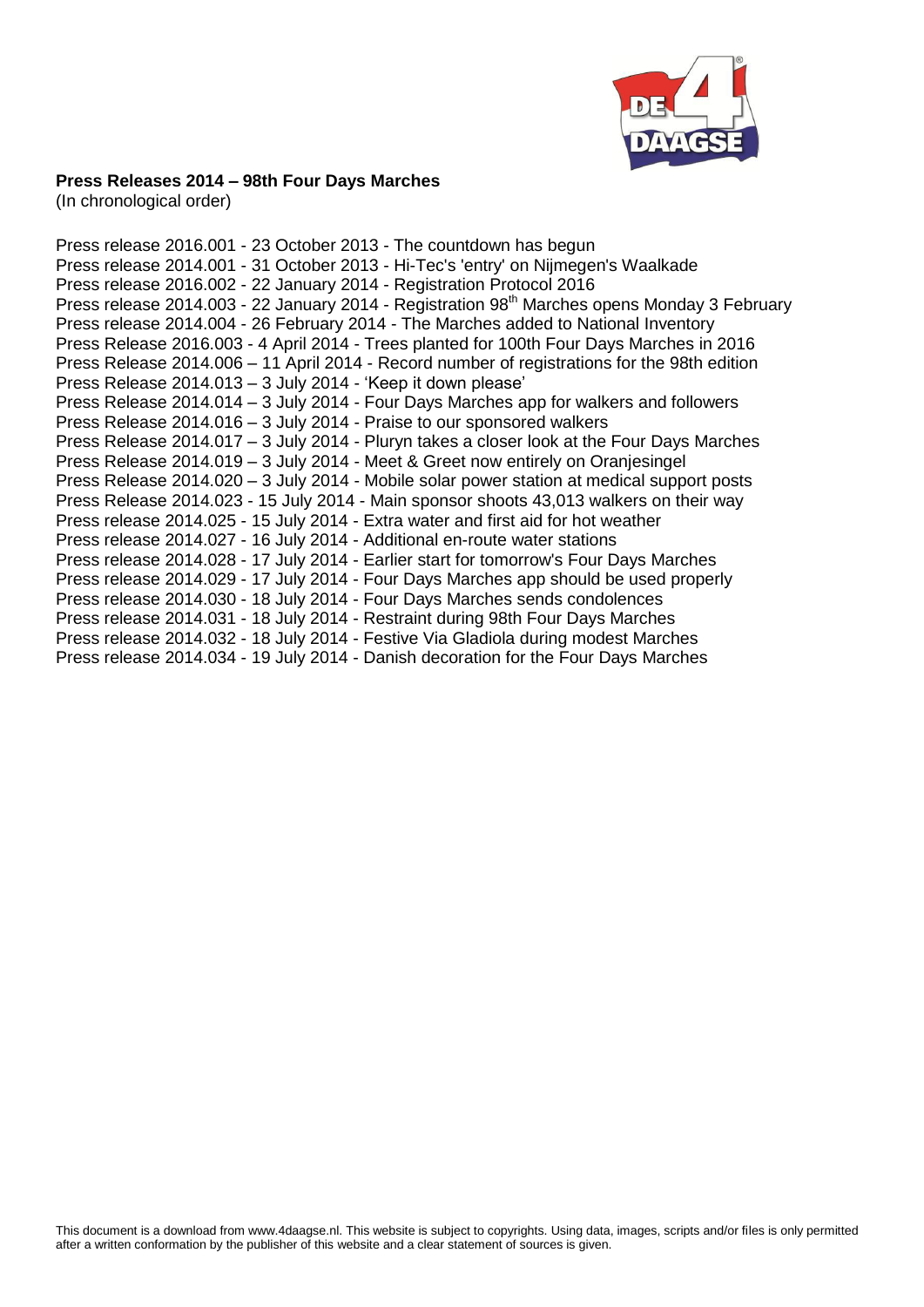

Press release 2016.001, 23 October 2013

# **1,000 days to the start of the 100th Four Days Marches**

## **Special committee is making preparations for memorable anniversary edition**

The countdown to the 100th edition of the Four Days Marches has begun. The anniversary edition of the world's biggest multi-day walking event is to be especially festive and memorable. The idea is for the 100th edition to be a 'normal' Four Days Marches in terms of the format. What is certain is that the high hopes entertained by some of a considerably larger number of participants will not be met. Regulations for participation in the 2016 Four Days Marches will be announced in the spring of 2014.

Stichting DE 4DAAGSE has set up a special committee in the form of a foundation that is currently in the process of formation and will be called *Stichting Honderdste Vierdaagse* (One Hundredth Four Days Marches Foundation) that will be in charge of preparations for the anniversary edition. On 23 October 2013 there were 1,000 days to go to the start of the 100th Four Days Marches, according to calculations by the committee. To mark that date as the official start date of the work of the Stichting Honderdste Vierdaagse, a huge countdown banner was suspended from one of the towers of Nijmegen's De Vereeniging concert hall.

The special date of 23 October 2013 was also taken as the occasion to announce the first plans for the anniversary edition. In general terms, the 2016 edition of the walking achievement event will not differ greatly from previous editions. As always, walkers will set off on their daily 30-kilometre, 40-kilometre or 50 kilometre walk in the third week of July, largely following the same routes as ever.

## **No 100,000 participants**

Expansion of the army of walkers is possible only to a very limited degree. In terms of ensuring the enjoyment and safety of the walkers, the routes are already nearing their maximum capacity. And access to the region and the accommodations for overnight stays are also under pressure. The organisers are therefore exploring the possibilities of raising the current limit of 46,000 entries by a few thousand.

"Any speculations to that effect that are already doing the rounds now in the world of walking are unfounded. We need time to make a careful and reasonable assessment, and that's why we're calling for patience," said the organisers of the Four Days Marches in a statement.

## **Over 130 ideas**

Over the past period, the organisers have received over 130 highly varied ideas on how to add an extra festive and sporty touch to the 100th Four Days Marches. The approximately 30 suggestions that were selected from these ideas will over the coming period be subjected to a feasibility study. The exact plans will gradually be announced over the coming two years, although some of the plans will be kept secret up to very last moment. There will in any case be an exhibition about the history of the Four Days Marches. The topic of sustainability will also be highlighted in various initiatives, such as the Four Days Marches Forest.

# **Organisation**

Stichting Honderdste Vierdaagse, which is taking care of preparations for the 2016 Four Days Marches, is made up of volunteers who will provide input from the various disciplines they represent. Ron Adriaans, secretary of KNBLO, the Dutch Walking Association, is the chairman. The other members of the committee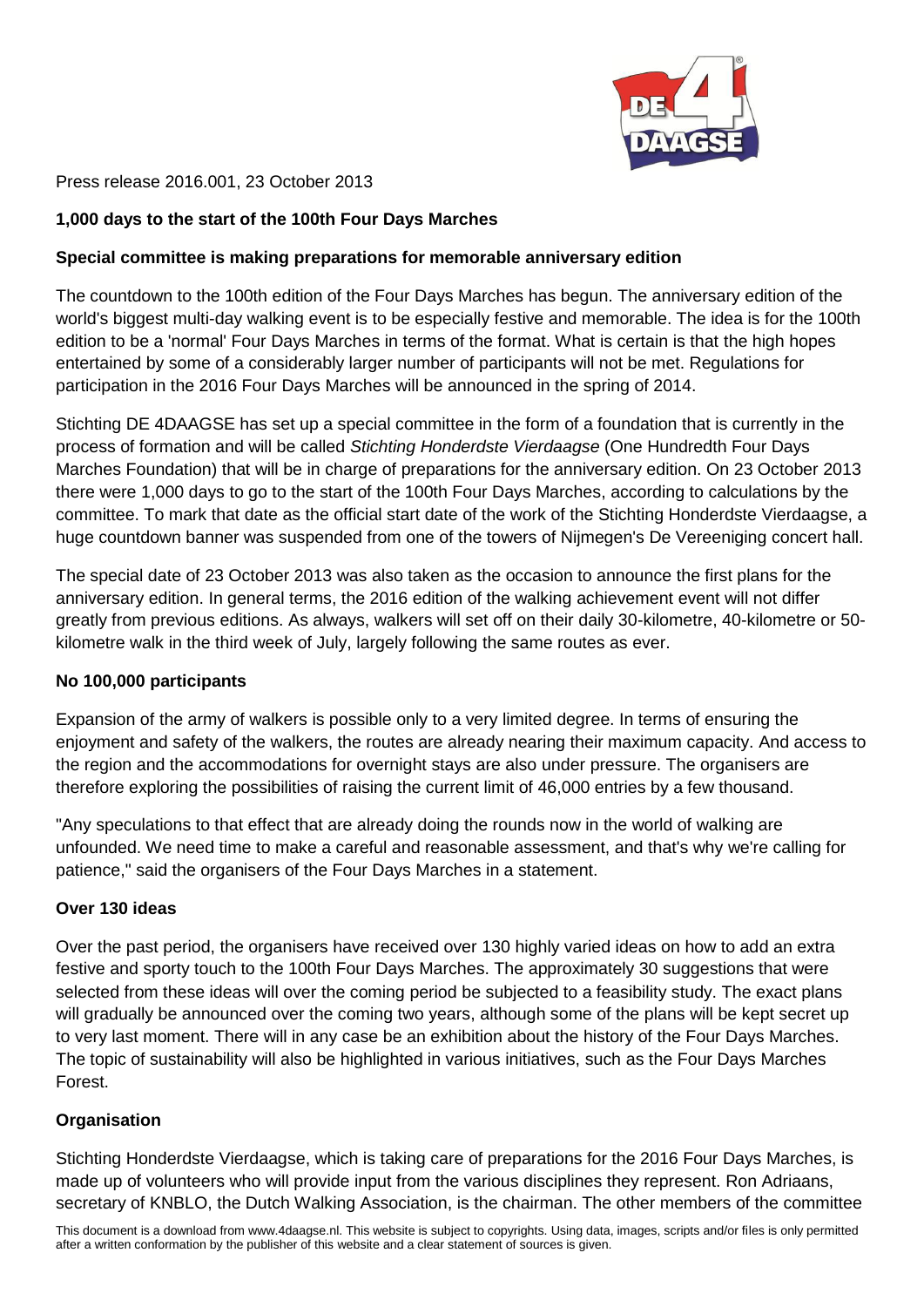

are Jeannine Liebrand, Anneke Bruisten, Martine Willemstein, Marcel Claassen, Chris Crucq and Bram Brinkman.

A Recommendations Committee will also be set up. As soon as all the seats have been assigned, an announcement will be made of who will sit on the Recommendations Committee.

## **History of the Four Days Marches**

On 3 April 1908, the Dutch Walking Association *Nederlandse Bond voor Lichamelijke Opvoeding* was founded. One of first things this new association did was to organise a four-day walking event in 1909, which was intended primarily for servicemen and women. Participants could start from any of 15 locations across the Netherlands. 306 walkers took part in that very first edition. Starting in Utrecht, the gradually growing army of walkers was put up at the Prins Hendrik barracks in Nijmegen on the third day of the 1912 edition, which also finished on the grounds of barracks on the fourth day. It turned out to be a successful experiment, as the walkers were regularly received in Nijmegen in subsequent years. In 1925, Nijmegen became the Four Days Marches permanent start and finish location.

The Four Days Marches have meanwhile grown into a high-profile sporting phenomenon in the Netherlands, with 46,000 entries every year, approximately 1 million people lining the routes, and many more following the event through the media.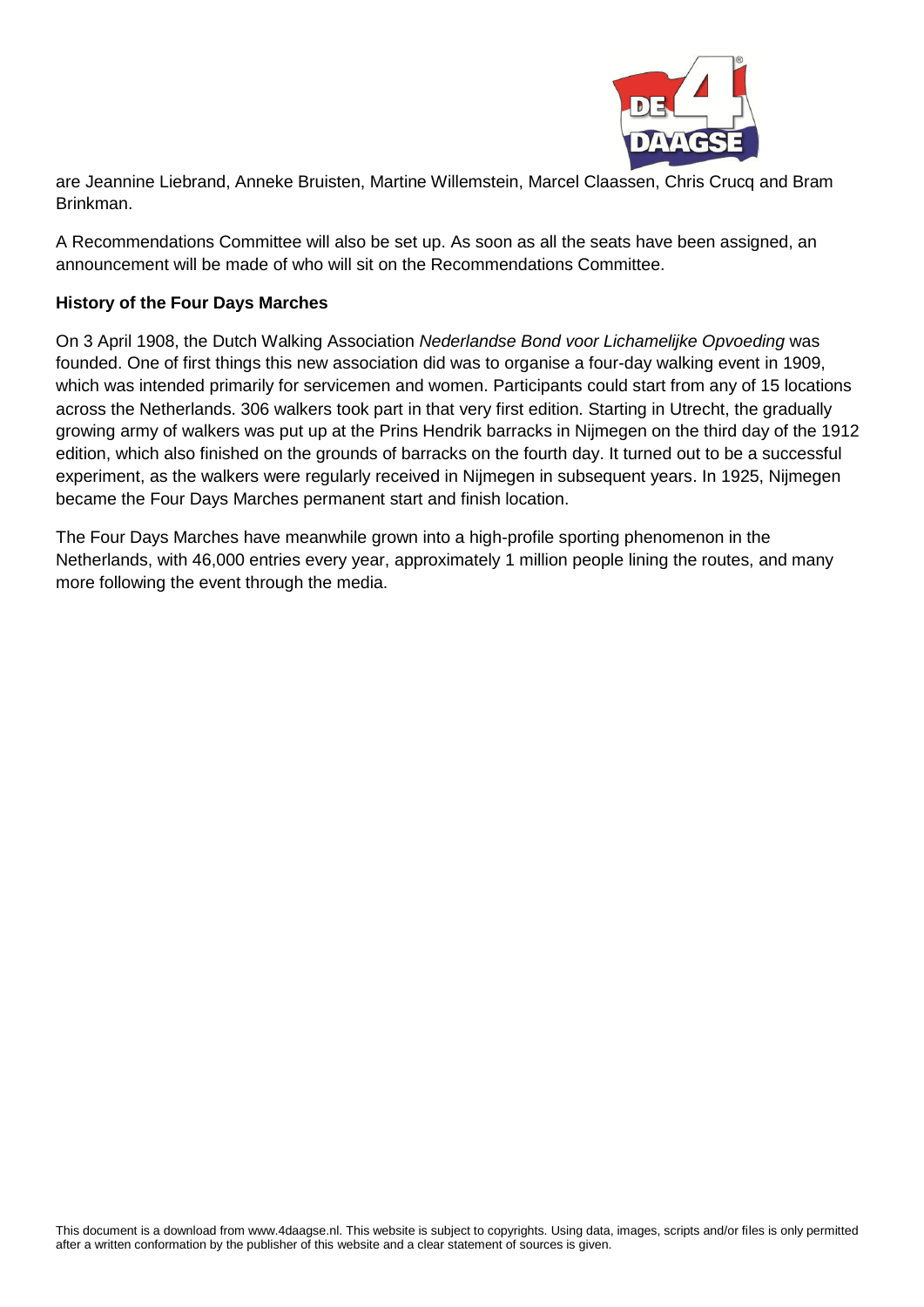

PressRelease2014.001, 31 October 2013

#### **Four Days Marches welcomes new main sponsor**

#### **Shoe manufacturer Hi-Tec's 'entry' on Nijmegen's Waalkade**

Stichting DE 4DAAGSE got the flags out to welcome Hi-Tec Sports, the new main sponsor of the world's biggest multi-day walking event, in a festive gathering on Nijmegen's Waalkade.

Frank van Wezel, owner and founder of [Hi-Tec,](http://www.hi-tec.com/) signed the sponsorship contract for 2014, 2015 and 2016 on behalf of the company earlier this week. Hi-Tec will have the option of continuing its main sponsorship for another two years after 2016. Chairman Johan Willemstein and the man in charge of the Four Days Marches' financial affairs, Ab Schreurs, signed on behalf of Stichting DE 4DAAGSE.

#### **International promotion**

The new main sponsor turned up on the Waalkade in a fine promotional van, in which Frank van Wezel was accompanied by Sales Manager Marc van Lierop and Marketing Manager Sanne van Wilderen.

Hi-Tec Sports will make a significant contribution towards additional international promotion of our event, also using its own global distribution organisation. Walkers from some 75 countries take part in the Four Days Marches and almost all of these countries have Hi-Tec dealers or distributors.

In close collaboration with the Four Days Marches, Hi-Tec is developing initiatives to give the event a more modern look & feel to complement the gradually increasing number of younger walkers. Social media will be used more often and the brand will make itself known loudly and clearly at the start and finish area. Hi-Tec will also be closely involved in the celebrations for the 100th edition of the Four Days Marches in 2016.

#### **Active in the world of walking**

The partnership with Stichting DE 4DAAGSE is expected to help Hi-Tec significantly reinforce its hold on the active army of Dutch walkers. The outdoor and sport shoe brand has already been a familiar face in the Dutch world of walking for some years now, having sponsored the KNBLO-NL, the National Walking Programme, the Red Cross Blossom Walk and the Airborne Walk. Hi-Tec will also continue to sponsor these popular walking events, organised under the banner of KNBLO-NL, over the next few years.

#### **'Infiltration in the Benelux'**

"Sponsoring the Four Days Marches is a natural continuation of our plans to infiltrate the Benelux market," explains Frank van Wezel, founder and owner of Hi-Tec. "We first shifted our global head office from the UK to the Netherlands and then created over 300 sales outlets, including the online shop. We are now working on increasing brand awareness amongst the general public. We have already done this in numerous countries across the world, but it is something I would still like to achieve in my home country too. The Four Days Marches is a highly unique event which will allow us to do this and I am extremely proud that we have landed the sponsorship deal!"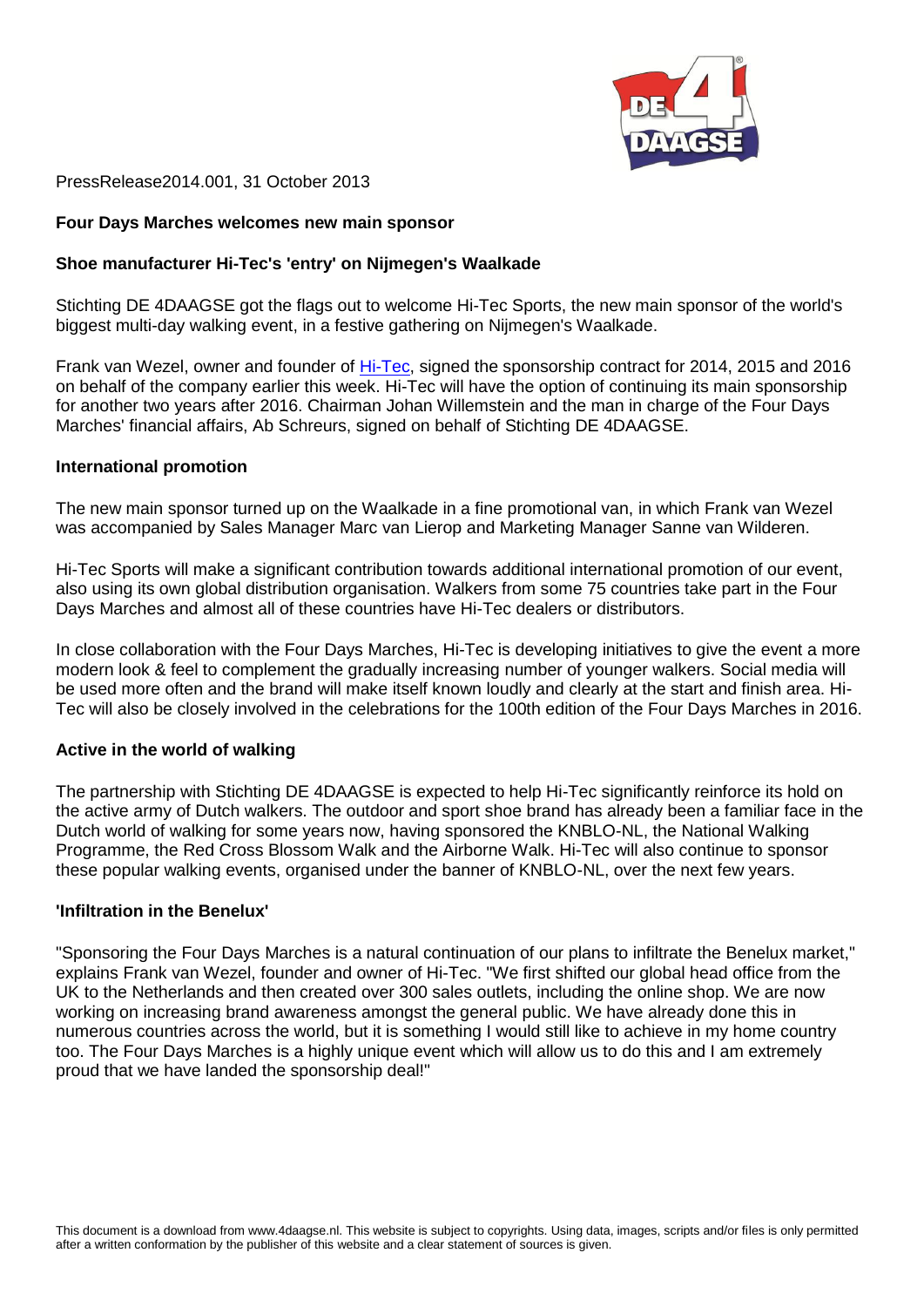

Press release 2016.002, 22 January 2014

## **100th Four Days Marches open to maximum of 50,000**

## **Advantage in 2016 registration for walkers who participated persistently from 2010**

The maximum number of registrations will be increased to 50,000 exclusively for the 100<sup>th</sup> Four Days Marches in 2016. Walkers who have successfully completed the Four Days Marches at least four times between 2010 and 2015 will be guaranteed a starting ticket for the 100<sup>th</sup> edition. Civilian groups will also need to have walked the Four Days Marches as a group at least four times within this period. Military participants, participants aged 12 to 15 inclusive and first-time entrants registering through the Via Vierdaagse training and support programme will also be guaranteed a starting ticket.

Based on figures for previous years, the board of Stichting DE 4DAAGSE expects to have some 12,000 starting tickets available through the draw to the remaining 'non-exempt' participants. The draw will be weighted for many of these participants, according to the number of Four Days Marches Crosses they have already achieved. Participants excluded by the draw in 2014 and 2015 will also have a weighted, i.e. increased, chance in the draw.

#### **One-off increase**

A maximum of 50,000 walkers will be able to take part in the 100<sup>th</sup> Four Days Marches in 2016, instead of the 46,000 in recent years. This is a one-off increase. Stichting DE 4DAAGSE and its organisational partners – including the 12 Four Days Marches municipalities and the Dutch Ministry of Defence – need to take a range of complex measures in order to guarantee the safety and minimum walking comfort needed on the existing routes for 50,000 participants. It is not possible to make major changes to the route and the organisers will have their hands full keeping the army of 50,000 walkers moving in 2016.

## **Children**

Stichting DE 4DAAGSE has opted to give the youngest participants preferential treatment, since "children are the future". Participants who turn twelve years old in the year that they walk the Four Days Marches have been exempt from the draw for years now, with some 400 new young walkers taking part each year as a result.

In due course, Stichting DE 4DAAGSE will specify the rules governing registration for the 100<sup>th</sup> Four Days Marches in a protocol. The key provisions of this protocol are being published now so as to prevent further speculation about the possibilities of guaranteed participation in 2016.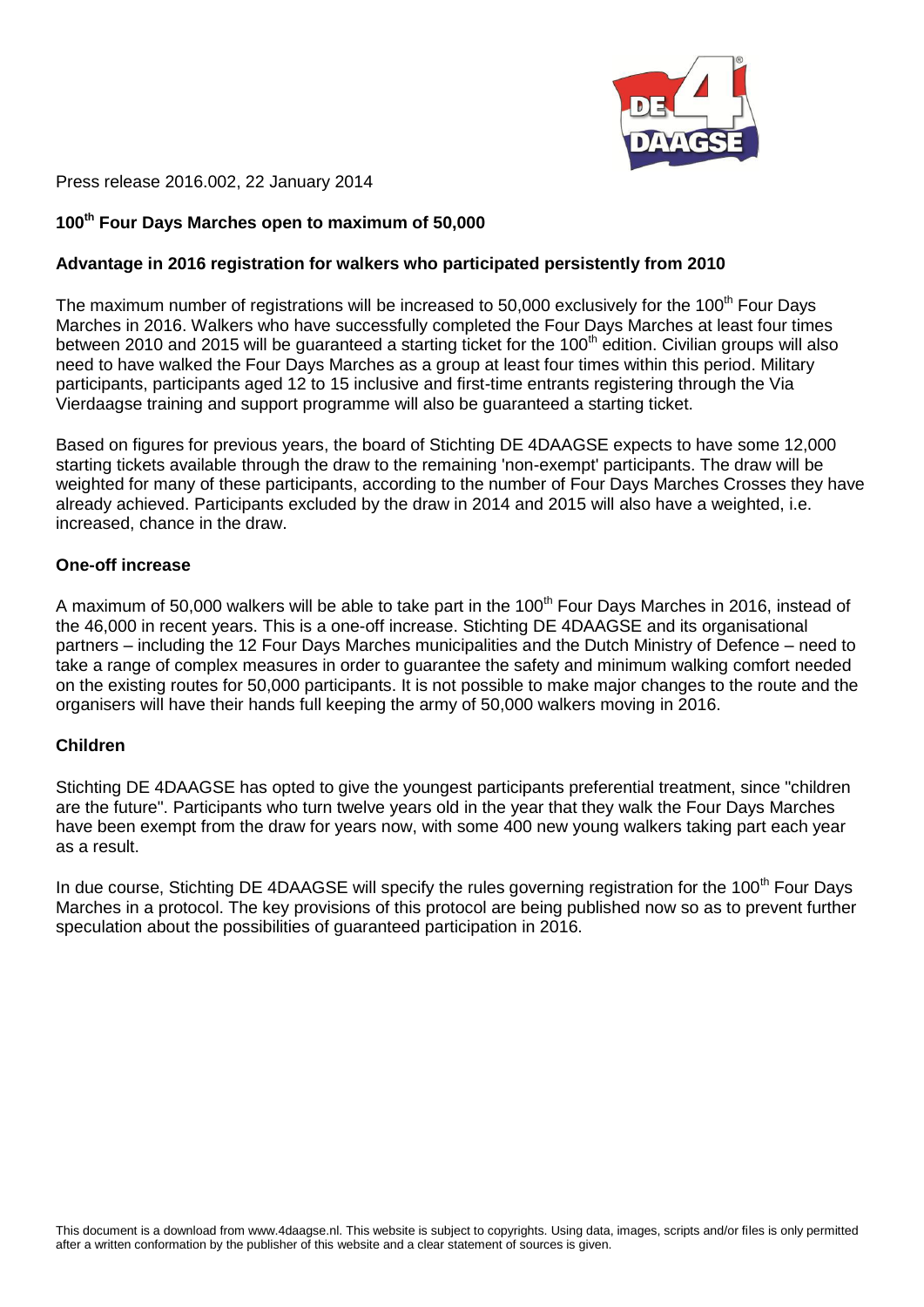

Press release 2014.003, 22 January 2014

## **Registration 98 th Marches opens Monday 3 February**

Registration for the 98<sup>th</sup> International Four Days Marches Nijmegen, to be held from 15 to 18 July this year, opens on Monday 3 February. The same registration procedure as last year will apply.

The registration limit for the 98<sup>th</sup> Four Days Marches has been set at 46,000. If the registration limit is exceeded, a draw will be held amongst first-time entrants, i.e. participants registering for reward 1. The registration fee for the 98<sup>th</sup> Four Days Marches is  $\epsilon$ 50, just like in 2013. Members of KNBLO-NL and NWB will benefit from a discount of €5. Registration is only complete once the registration fee due has been paid using iDEAL (online payment through Internet Banking). One-off direct debit payments are no longer possible.

## **Two periods**

As usual, there will be two registration periods this year. Registration period 1 is from midnight at the beginning of Monday 3 February to midnight at the end of Friday 28 February inclusive. Only those who successfully completed the 97<sup>th</sup> Four Days Marches last year may register during this first period. Girls and boys who turn 12 years old in 2014 may also register during the first period.

Registration period 2 is from midnight at the beginning of Monday 3 March to midnight at the end of Friday 4 April inclusive. All others wishing to take part in the 98<sup>th</sup> Four Days Marches can register during the second period.

The time of registration has no effect whatsoever on the registration, as long as it falls within the periods specified.

## **Draw**

If necessary, a draw will be held on Friday 11 April amongst the individual civilian participants who have not previously earned the Four Days Marches medal. Three groups will be exempt from the draw - those born in 2002, those who were excluded by the draw from taking part in the 96<sup>th</sup> and 97<sup>th</sup> Four Days Marches and those who register through Via Vierdaagse.

## **Website**

Stichting DE 4DAAGSE is expecting 99% of walkers to register for the Four Days Marches online once again. The complete regulations applicable to the 98<sup>th</sup> Four Days Marches and registration can be consulted on the official Four Days Marches website www.4daagse.nl.

## **Four Days Marches sponsored walk**

When registering for the 98<sup>th</sup> Four Days Marches on 3 February, participants can also take part in the Four Days Marches sponsored walk. Anyone who registers for the Four Days Marches can create a personal campaign page at [www.devierdaagsesponsorloop.nl](http://www.devierdaagsesponsorloop.nl/) and choose a charity to raise money for through sponsorship. Creating a campaign page on this site makes it easy for walkers to find sponsors and a charity, as well as facilitating the administrative side of things. What is more, the site comes with a guarantee that every last cent of the sponsor money will go the chosen charity.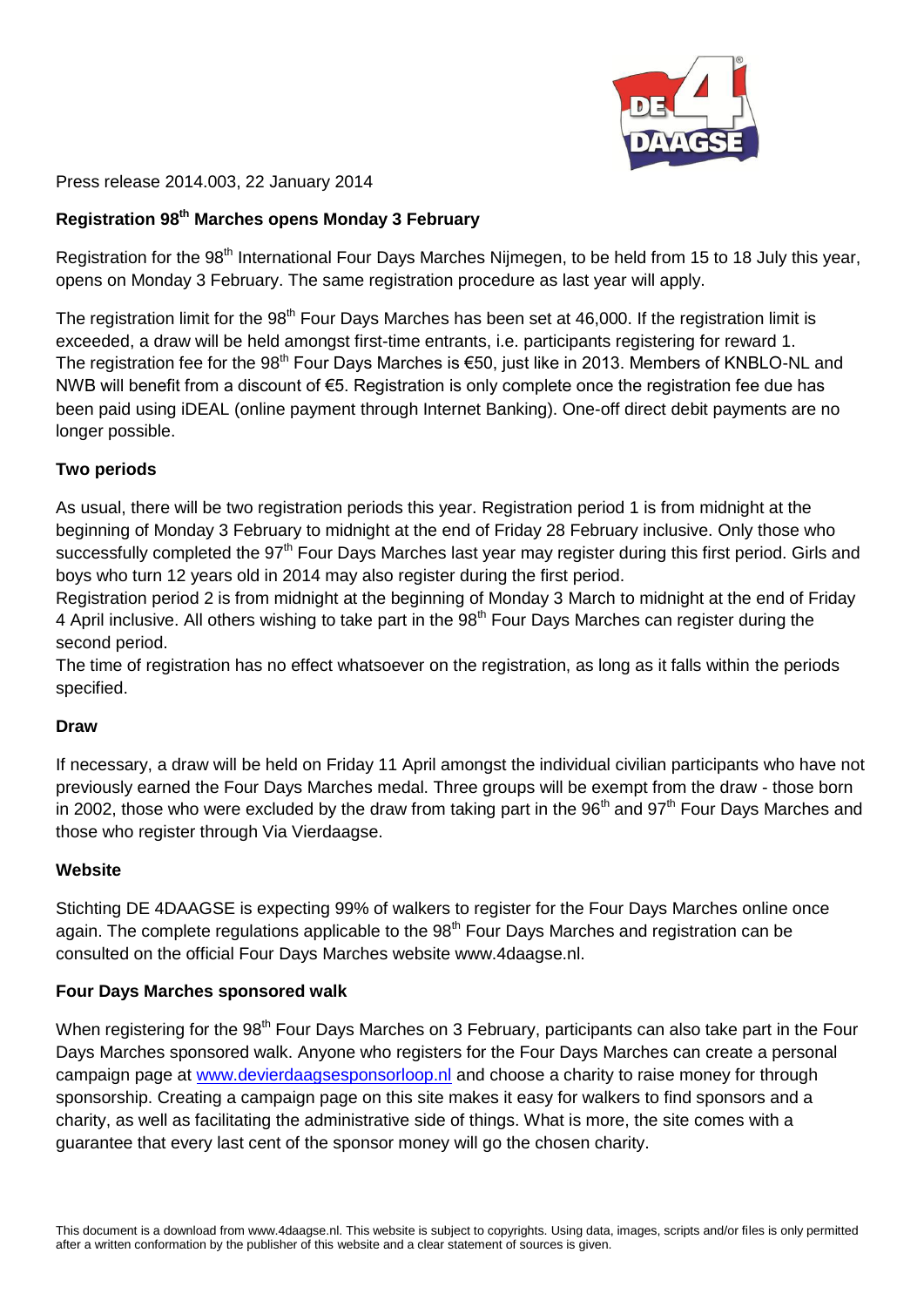

## **Via Vierdaagse 2014**

Registration for the training and preparation programme Via Vierdaagse 2014 opens at the same time as registration for the 98<sup>th</sup> Four Days Marches. With Via Vierdaagse, the Dutch walking association KNBLO-NL and Stichting DE 4DAAGSE aim to support up to 1,500 first-time entrants in achieving their first Four Days Marches Cross.

Only walkers who have never before achieved a Four Days Marches Cross and who are not yet members of KNBLO-NL can take part in Via Vierdaagse. Participation in Via Vierdaagse costs € 179, just like in 2013, and this includes the registration fee for the  $98<sup>th</sup>$  Four Days Marches.

The withdrawal rate amongst Via Vierdaagse participants is significantly lower than amongst other first-time entrants. Registration opens at midnight at the beginning of Monday 3 February at [www.viavierdaagse.nl,](http://www.viavierdaagse.nl/) where more information about the training and preparation programme can also be found.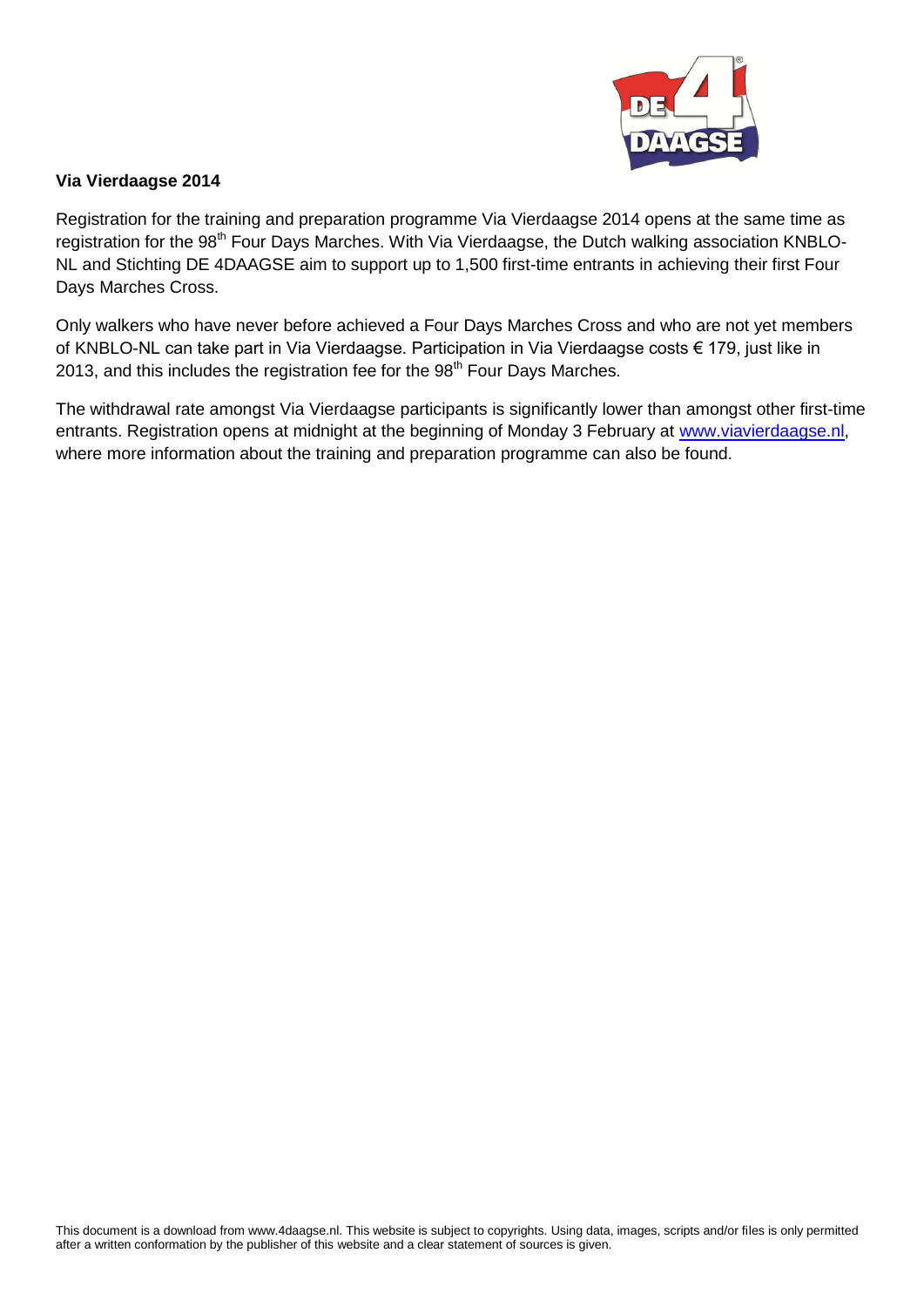

Press Release 2014.004, 24 Febuary 2014

## **Four Days Marches added to National Inventory**

On Wednesday 26 February, the Nijmegen Four Days Marches will be added to the Dutch National Inventory of Intangible Cultural Heritage.

To mark the event, Johan Willemstein, chairman of Stichting DE 4DAAGSE, and Ineke Strouken, director of the Nederlands Centrum voor Volkscultuur en Immaterieel Erfgoed (VIE, Dutch Centre for Popular Culture and Intangible Heritage), will officially sign the relevant certificate. VIE is responsible for the implementation in the Netherlands of the UNESCO Convention for the Safeguarding of Intangible Cultural Heritage.

The Four Days Marches was held for the first time in 1909, when the marches started from different places all over the Netherlands. Nijmegen became the permanent starting point in 1925. Participants walk thirty, forty or fifty kilometres for four consecutive days, and receive a festive welcome on Via Gladiola on the fourth day, where they are also awarded the coveted Four Days Marches Cross. The Four Days Marches is the Netherlands' biggest walking event and now has 46,000 participants from 75 different countries.

## **Traditions and rituals**

The event is a piece of intangible cultural heritage because of its traditions and rituals and the significance they have for participants and spectators, who are keen to maintain these traditions for the future. One of the most colourful traditions is the renaming of Nijmegen's Sint Annastraat as 'Via Gladiola' during the walkers' entry on the final day, when friends and family await walkers with a bunch of gladioli as a reward for their achievement ('death or the gladioli' as the Romans used to say).

Giving tradition a future means working on that tradition. The Four Days Marches has always moved with the times, allowing women to participate from 1913 and walkers of other nationalities from 1928. More recent developments include the provision of the 'Via Vierdaagse' voluntary training programme, the introduction of bar code cards to make registration run more smoothly and the introduction of lace chips and cameras en route to monitor congestion.

## **Heritage maintenance plan**

When a piece of heritage is recommended for the National Inventory, a heritage maintenance plan must always be drawn up, setting out the tradition and its history, as well as any bottlenecks that may exist and step-by-step solutions to resolve these bottlenecks.

The National Inventory for Intangible Cultural Heritage was set up when the Netherlands signed the UNESCO Convention for the Safeguarding of Intangible Cultural Heritage. This convention obliges the Netherlands to identify and document its intangible cultural heritage and create a climate in which it can flourish.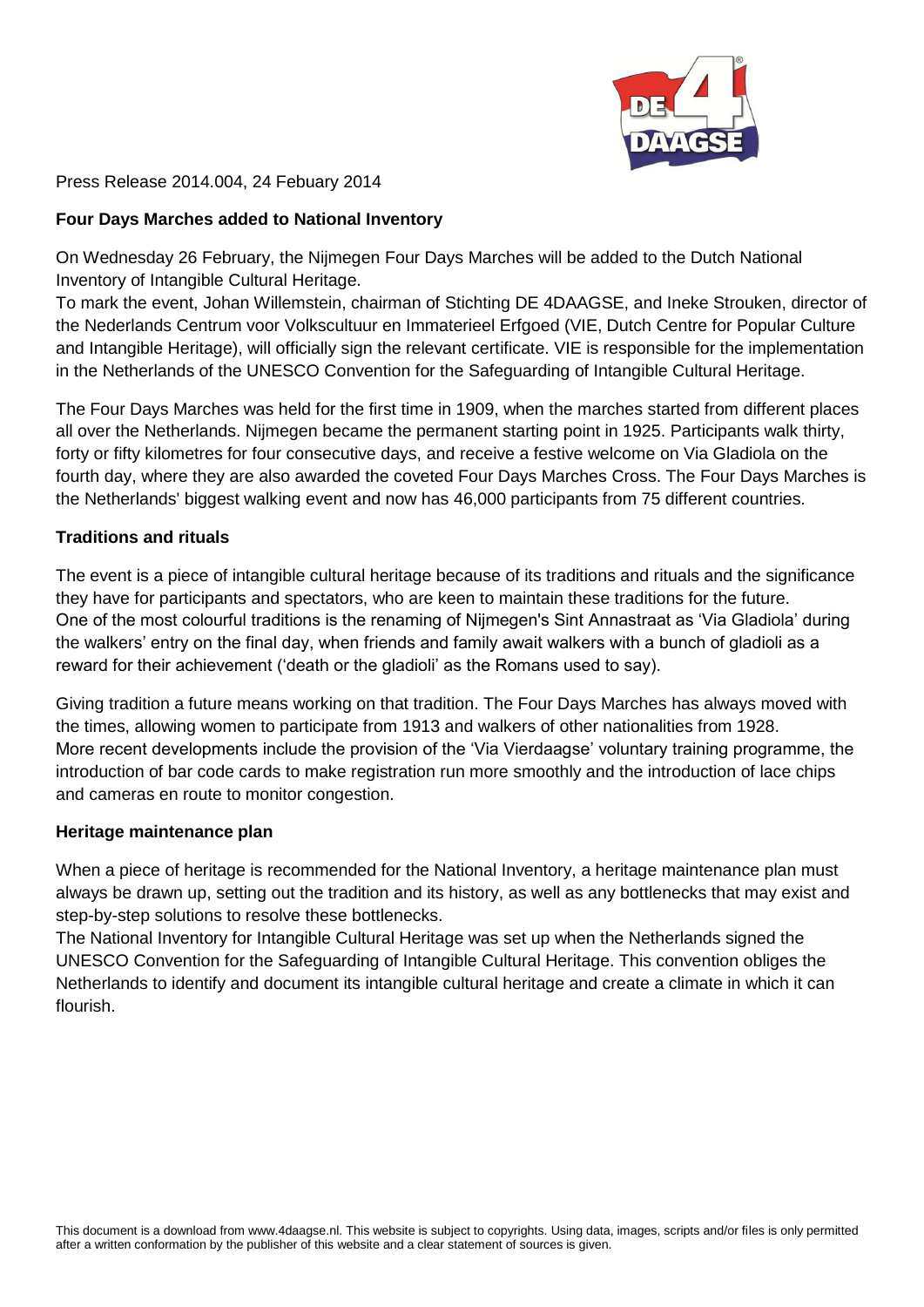

Press Release 2016.003, 4 April 2014

# **Trees planted for 100th Four Days Marches in 2016**

## **Four Days Marches forest makes march routes even greener**

The 'Four Days Marches forest' was unveiled on Friday 4 April 2014 in Park Lingezegen, along the route of the first marching day of the Nijmegen Four Days Marches. The anniversary slogan for the hundredth Four Days Marches in 2016 has also been revealed - 'Wie wandelt wordt honderd' (Those who walk will turn 100).

The 100<sup>th</sup> edition of the Four Days Marches will be held in 2016 and will be even more festive than usual. A special committee has been preparing the anniversary activities for almost two years now. Following on from the celebration on 23 October 2013 (1,000 days to go to the 100<sup>th</sup>), the presentation of the Four Days Marches forest is the second milestone on the way to 2016. The young trees will grow into a beautiful forest in Park Lingezegen, Overbetuwe municipality, over the next two years. The period of growth represents the build-up to the anniversary's climax - the start of the  $100<sup>th</sup>$  Four Days Marches on 19 July 2016.

#### **Green route**

Walking and nature go hand in hand, and it is key for Four Days Marches participants to be able to enjoy a nice green route around Nijmegen. This is why the anniversary committee got in touch with Park Lingezegen, situated between Nijmegen and Arnhem. The park's organisers were full of enthusiasm for the idea of a 'Four Days Marches forest'.

A location has been selected in the park along the route of the 'Day of Elst', on the corner of Breedlersestraat and Kattenleger, and the forest's first trees were planted there on the Netherlands' version of Arbor Day, 'Nationale Boomfeestdag', in March 2014.

## **Ecological stepping stone**

The Four Days Marches forest has an area of around 2.5 hectares and contains thousands of trees, ranging from willow, poplar, oak, sweet cherry, hornbeam and hawthorn, to dog rose, alder buckthorn and one apple tree. The designers of the Four Days Marches forest, Jan Heersche and Astrid Harsveld of the Ministry of Economic Affairs' Government Service for Land and Water Management, also see the forest as an ecological stepping stone for the poplar admiral butterfly, which they hope will eventually start to inhabit the area between the Rhine and Waal.

A bench for walkers to rest on has also been placed next to the Four Days Marches forest. Flanked by a walnut tree, the bench was a gift from Stichting DE 4DAAGSE to Park Lingezegen. Walkers will be encouraged through Four Days Marches media sources to help maintain 'their' forest.

## **Sustainability**

As part of its sustainability measures ( $CO<sub>2</sub>$  reduction), Stichting DE 4DAAGSE is planning to facilitate new green areas at several points along the route over the next few years. They will look for suitable sites, in consultation with the municipalities the route passes through. The 'Four Days Marches vineyard' was already planted at winery De Colonjes in Groesbeek in 2013. The two thousand vines that were planted will hopefully produce the first 'Four Days Marches wine' in the anniversary year 2016.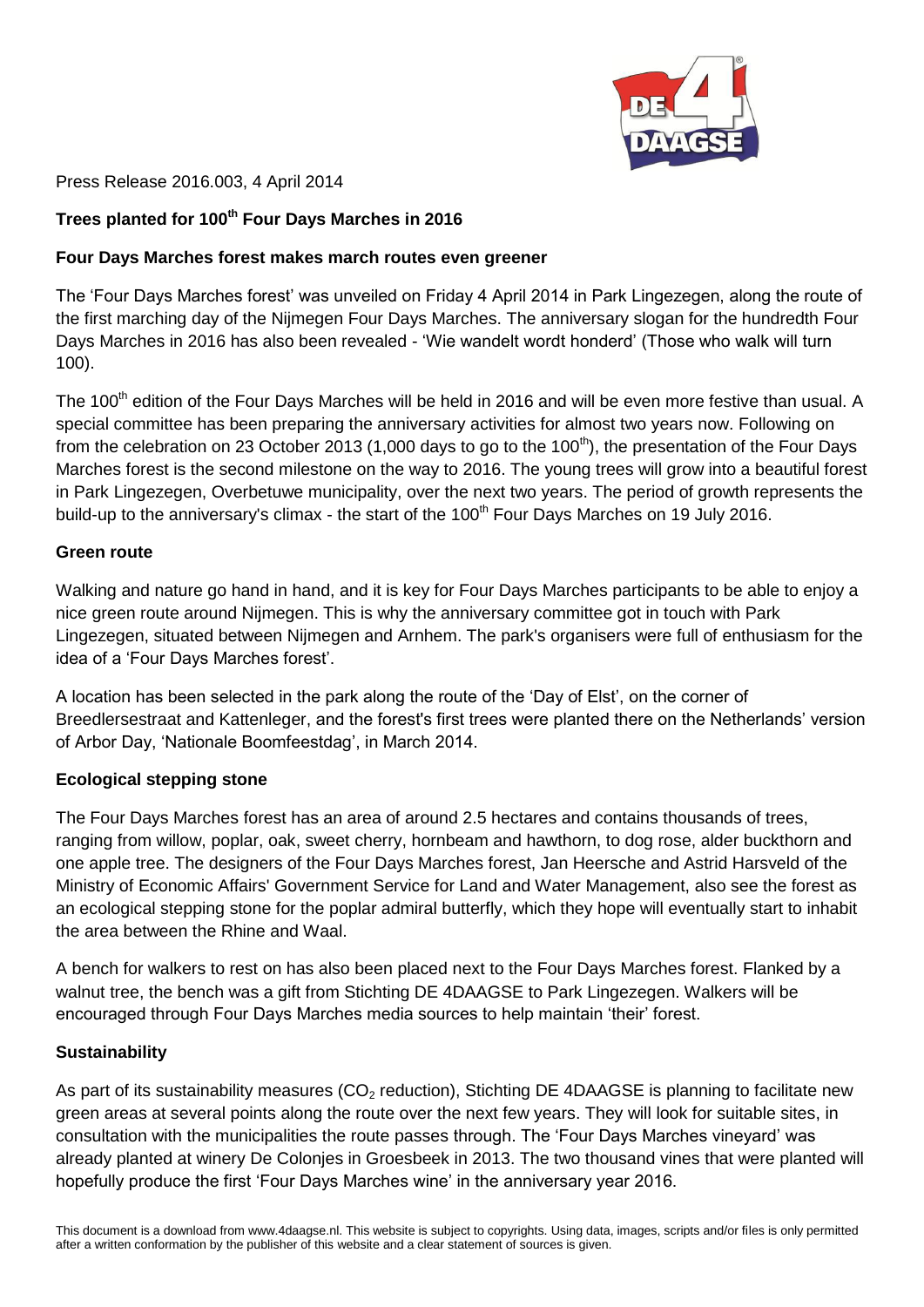

## **Anniversary slogan and Recommendations Committee**

The Four Days Marches forest was opened with the unveiling of a large sign bearing the anniversary slogan 'Wie wandelt wordt honderd' (Those who walk will turn 100). All other anniversary activities will also be presented with this motto. Members of the Recommendations Committee formed to support the anniversary committee unveiled the sign.

All sectors that are important for the Four Days Marches are represented in the Recommendations Committee:

Province of Gelderland: Clemens Cornielje, King's Commissioner in Gelderland.

Nijmegen City Council: Hubert Bruls, Mayor.

Dutch Ministry of Defence: Peter van Uhm, former Commander of the Armed Forces.

Health-care sector: Cathy van Beek, member of UMC St Radboud's Executive Board.

Sponsoring: Teun Verheij, Managing Director of Albron.

Sport: Olga Commandeur, former athlete and sport presenter.

Tourism: Jurriaan de Mol, Managing Director of Regiomarketing Gelderland.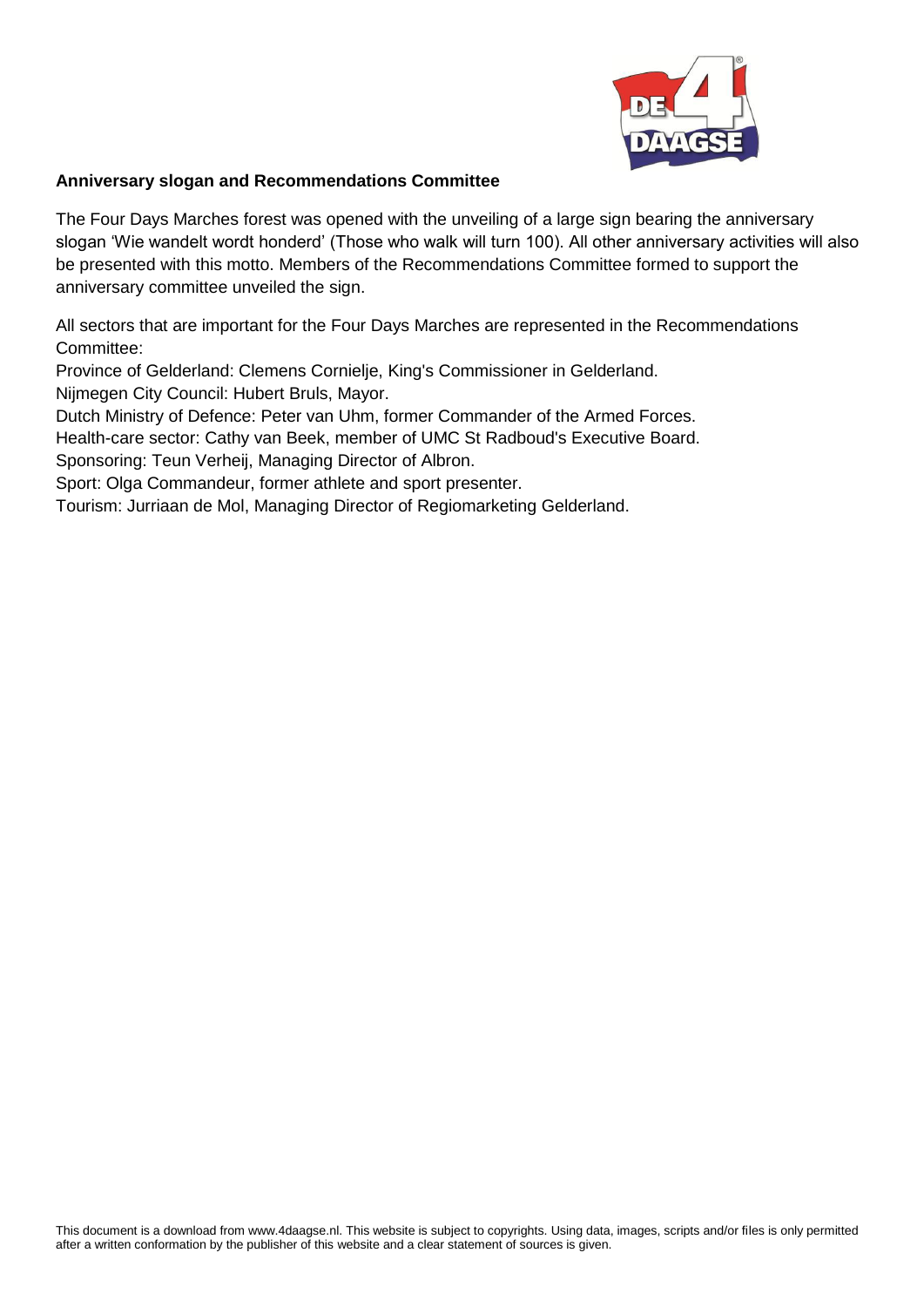

Press release 2014.006, 11 April 2014

## **Record number of registrations**

## **Stichting DE 4DAAGSE unfortunately has to disappoint 7,844 first-time entrants in the draw**

53,844 people from all over the world have registered for the 98<sup>th</sup> Four Days Marches. Under supervision of a notary, 7,844 first-time entrants were excluded by the draw on Friday. Interest in the Four Days Marches was greater than ever this year, beating the 2005 record by 508 registrations. The number of walkers disappointed by the draw also broke the previous record.

A maximum of 46,000 starting tickets were available for the 2014 Four Days Marches, which will be held from 15 to 18 July. Organisers of the event, Stichting DE 4DAAGSE, think there has been such a rush on starting tickets this year due to the registration protocol for the 100<sup>th</sup> Four Days Marches. "The protocol says that you need to have completed the Four Days Marches successfully at least four times between 2010 and 2015 in order to be guaranteed a starting ticket for the anniversary edition in 2016. A lot of walkers want to make sure they reach that target of 4. We are expecting the same to happen next year. This year and 2015 will be crucial to a lot of walkers - it's all about completing the marches!" explains Johan Willemstein, chairman of Stichting DE 4DAAGSE. Incidentally, the rule that being excluded by the draw twice in previous years automatically guarantees you a starting ticket for the next year will not apply to the 100<sup>th</sup> Four Days Marches.

## **Limit reached**

The total number of registrations for the upcoming edition of the famous walking event topped last year's tally by 3,530. The number of first-time entrants registering remained roughly the same as in 2013. Due to the record number of walkers registering for reward 2 or higher this year, fewer first-time entrants will ultimately be able to start on 15 July.

"We'll have to wait and see whether we get closer to the limit of 46,000 actual participants with this record number of registrations," says Willemstein. "Experience shows that just under 10% ultimately don't start the marches, and we took that into account when calculating the capacity of the routes. Every year we end up with around 42,000 participants, a number that can walk the daily routes safely and comfortably. I'm sure people who don't turn up have a good reason for that. We assume that everyone who registers would actually like to take part in the Four Days Marches."

## **Duplicate registrations**

Before the draw under supervision of the notary took place, all duplicate and other incorrect registrations were removed from Stichting DE 4DAAGSE's registration file. The results were announced at [www.4daagse.nl](http://www.4daagse.nl/undefined) immediately after the draw, and all participants will be informed personally of the outcome. Only a few individuals sent in a paper registration form, so they will be informed by post.

## **History**

A draw had to be performed for the first time in 2005, for the 89<sup>th</sup> Four Days Marches, 53,336 walkers registered in that year and the limit was 47,500. 2003 holds the record for the number of starters, when 44,812 walkers turned up for the first day of the Four Days Marches.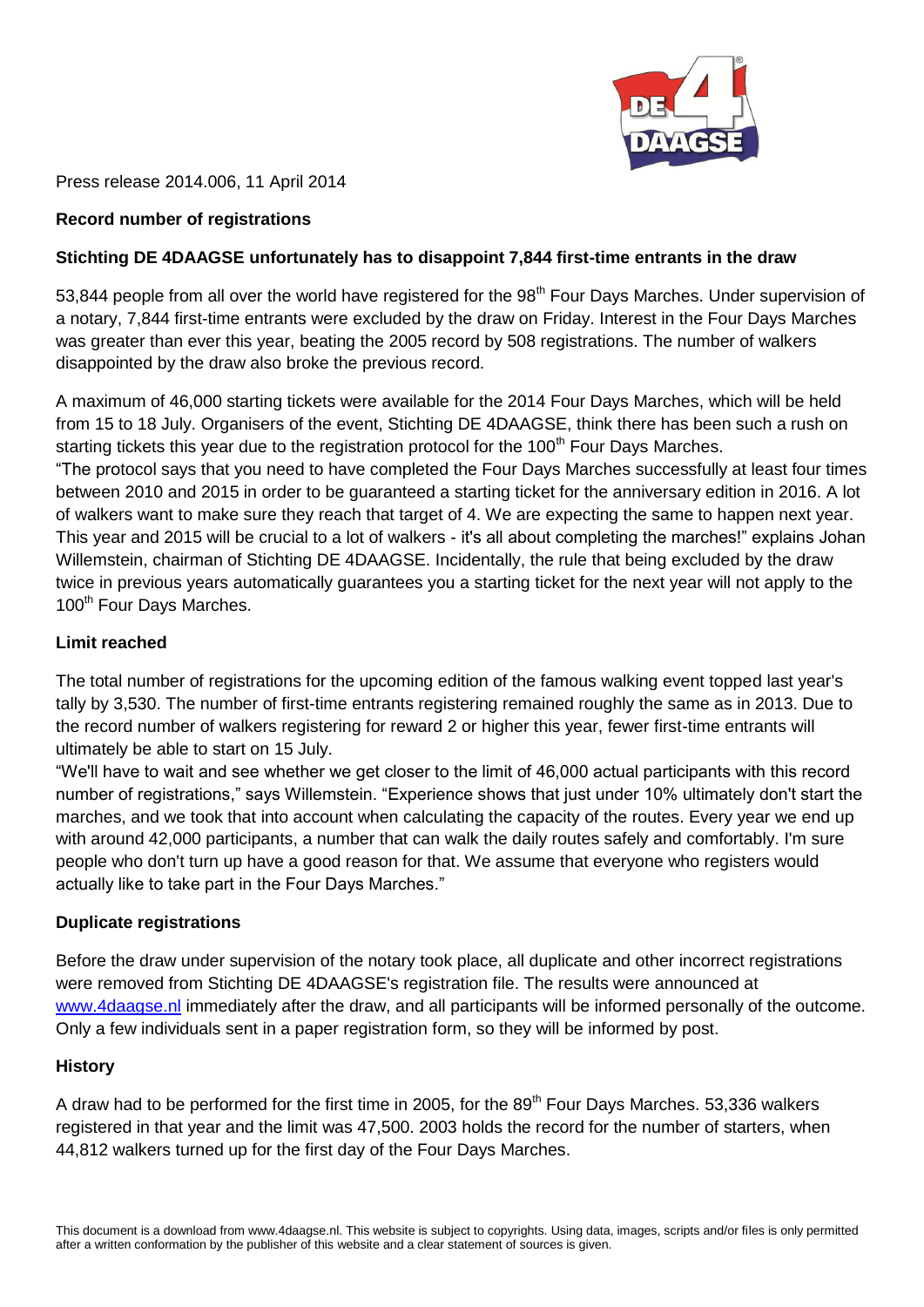

# **Figures**

| Year | Limit  | <b>Registrations</b> | <b>Collected</b><br>starting<br>tickets | Draw      |
|------|--------|----------------------|-----------------------------------------|-----------|
| 2005 | 47,500 | 53,336               | 43,498                                  | Yes       |
| 2006 | 49,000 | 48,630               | 44,015                                  | No        |
| 2007 | 49,000 | 42,270               | 38,171                                  | <b>No</b> |
| 2008 | 45,000 | 43,450               | 39,128                                  | No        |
| 2009 | 45,000 | 48,317               | 41,205                                  | Yes       |
| 2010 | 45,000 | 48,435               | 40,620                                  | Yes       |
| 2011 | 45,000 | 47,684               | 42,812                                  | Yes       |
| 2012 | 45,000 | 49,896               | 41,472                                  | Yes       |
| 2013 | 46,000 | 50,314               | 42,493                                  | Yes       |
| 2014 | 46,000 | 53,844               |                                         | Yes       |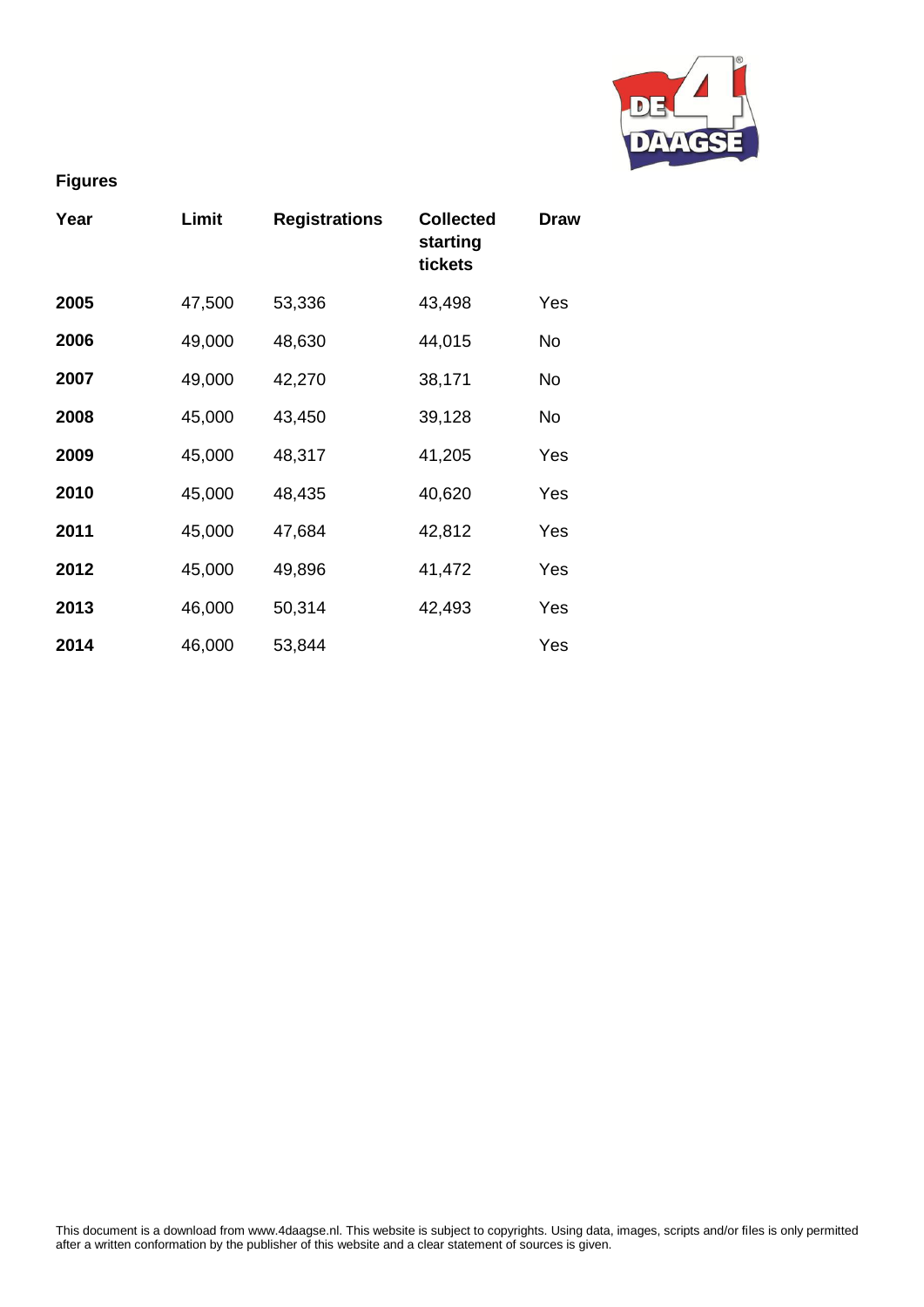

Press Release 2014.013 - 3 July 2014

## **'Keep it down please'**

## **Announcements regarding noise, rubbish collection and toilet facilities**

Turning down the volume on loudspeakers, throwing empty bottles and banana skins into the bin and refraining from using gardens and roadsides as a public toilet. Three easy ways in which Four Days Marches walkers and spectators can make a valuable contribution towards the sustainability of our event.

These annoyances also top the list of the ten biggest pet hates during the event, a list which was put together on the basis of feedback from walkers and spectators. The organisers of the Four Days Marches are waging war on these bad habits.

People living along the route are asked to keep noise to a minimum as the walkers pass through their areas and during the entry. In some cases, audio systems have been so loud that they have been a nuisance to walkers, spectators and neighbours. Chairman Johan Willemstein of Stichting DE 4DAAGSE and Nijmegen's mayor Hubert Bruls are making a heartfelt, simple plea: Keep it down, please.

## **Rubbish**

Walkers and spectators are also kindly asked to use the numerous rubbish bins along the route, at the medical support posts and at De Wedren. As part of our sustainability drive, rubbish will be segregated at these locations. There will be separate bins for general waste and also for plastic, which will be recycled. "Throwing your rubbish in a bin takes hardly any effort!" says Johan Willemstein. "On the rare occasions where there is no bin nearby, just keep your litter with you until you can dispose of it properly. We all want a clean environment, don't we?"

## **Toilet facilities**

The third but by no means least important request has to do with the use of toilets and temporary toilet facilities by Four Days Marches participants. The number of complaints from residents about people relieving themselves in gardens and along roadsides has not diminished, despite the hundreds of 'Bio Box' lavatories and other facilities placed at strategic spots along the route and at rest areas on each marching day.

These facilities, which can be used free of charge, are indicated by signs along the route, and on the maps published in the Four Day March Almanac. "Additionally there will be many private residences and restaurants/cafes where walkers can use the toilet facilities, either free of charge or for a small fee. Respect the landscape and private property and NEVER use non-designated areas as toilets!"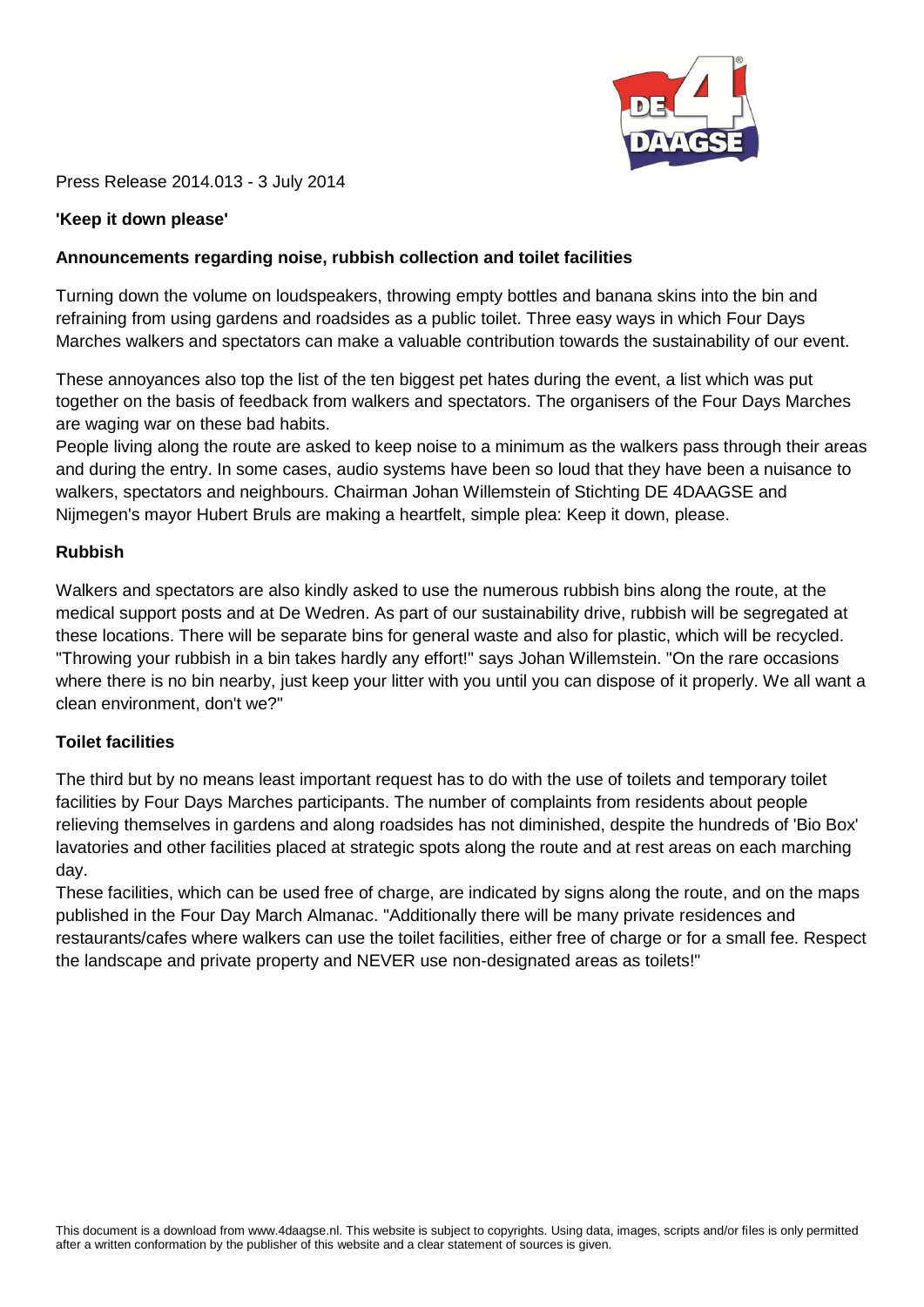

Press release 2014.014 - 3 July 2014

## **Four Days Marches launches handy tool for the road**

## **Four Days Marches app for walkers and followers**

Participants and visitors can use the official Four Days Marches app during the 98<sup>th</sup> Four Days Marches. The app for participants contains route maps for each day, specifying the locations of medical support posts, toilets and water stations.

It also provides information about the average walking speed, estimated time of arrival, the weather and even lets participants track fellow walkers. The app also features a handy almanac with answers to questions or problems walkers might encounter as they walk the Four Days Marches. And then there is the Blister King, a feature that lets participants keep a tally of their blisters so far. Hopefully the blister count will never get past zero.

## **Start scan**

On walking days, the app is activated by scanning the bar code on the wristband at the start. The app can also be started manually, but this requires 'conformation' by a start scan. If the wristband is not scanned at the start, the app will automatically switch off, and its features can then not be used.

The GPS feature on participants' telephones allows the Four Days Marches organisers to track where participants are on the route. This information - from thousands of walkers - is highly important to the organisers in supervising what is going on along the route and taking any measures required. The information tells them, for example, which parts of the route are (too) busy, and helps them decide whether to put back the finish time, or send additional blister prickers out to a medical support post. The data obtained over the four marching days through this app will only be used during the Four Days Marches. By logging on to the app, you are consenting to Stichting DE 4DAAGSE tracking your movements on the route.

## **Coverage**

Mobile coverage depends on the user's provider. Mobile reception may not be optimal during the Four Days Marches, which may, of course, affect the use and performance of the app.

Running this app on the smartphone will consume additional battery power. For the sake of the smartphone's battery life, it is therefore better not to run this app continuously. The smartphone's location is transmitted at regular intervals.

## **Free for participants**

The free app for participants will be available for download on the App Store, Google Play and Windows Phone Store from early July. When the app is opened, the registration is checked against the participant's registration number. People who are not registered cannot use the app.

Anyone else who is interested can download the app (for €1.99) to be able to track walkers and send location-based messages to walkers. Aside from that, the app provides handy information for visits to the Nijmegen area during the Four Days Marches. After downloading, some features of the app can already be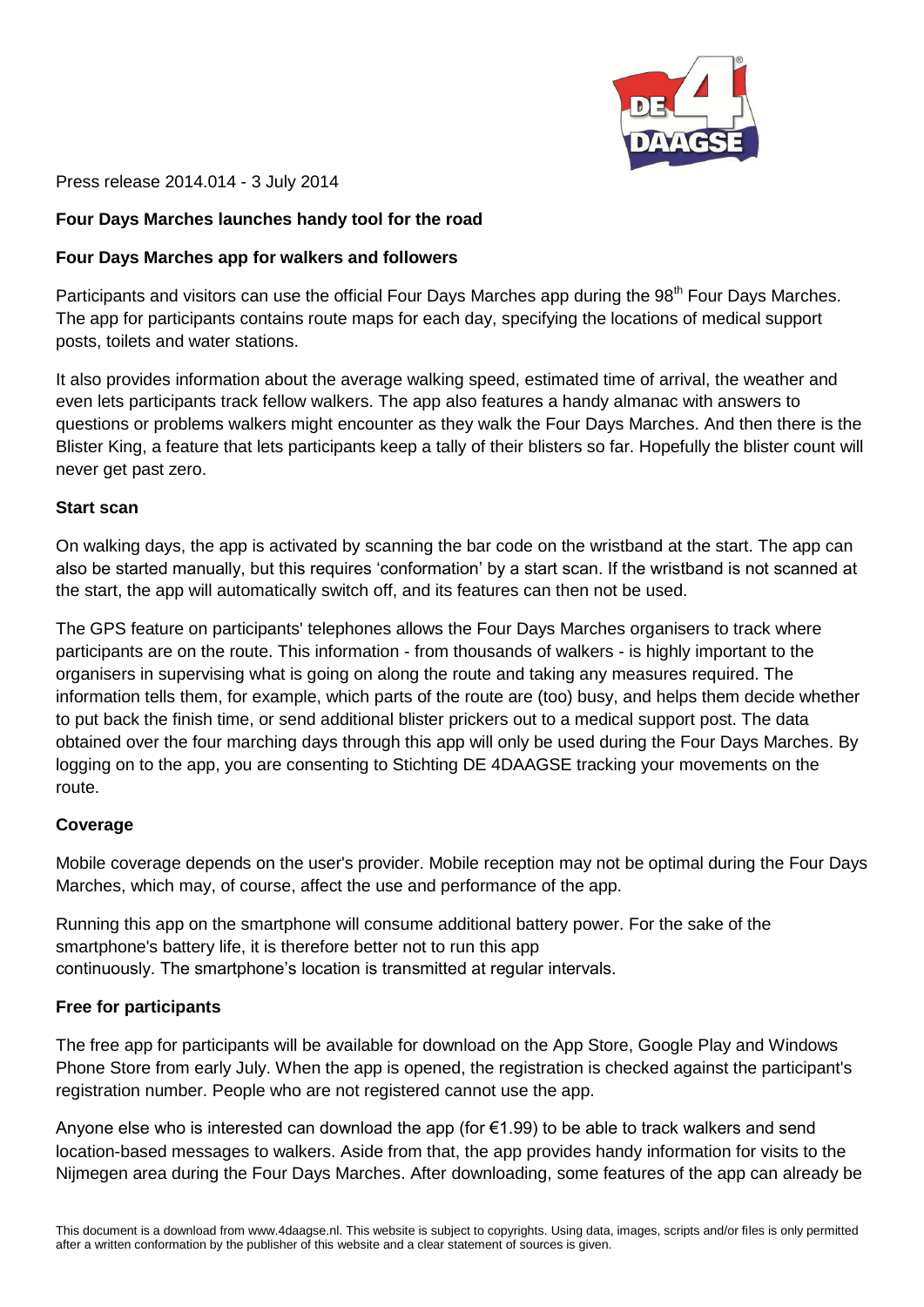

used. However, the actual 'tracking' and 'forecasting' will, of course, not begin until after the start on Tuesday morning.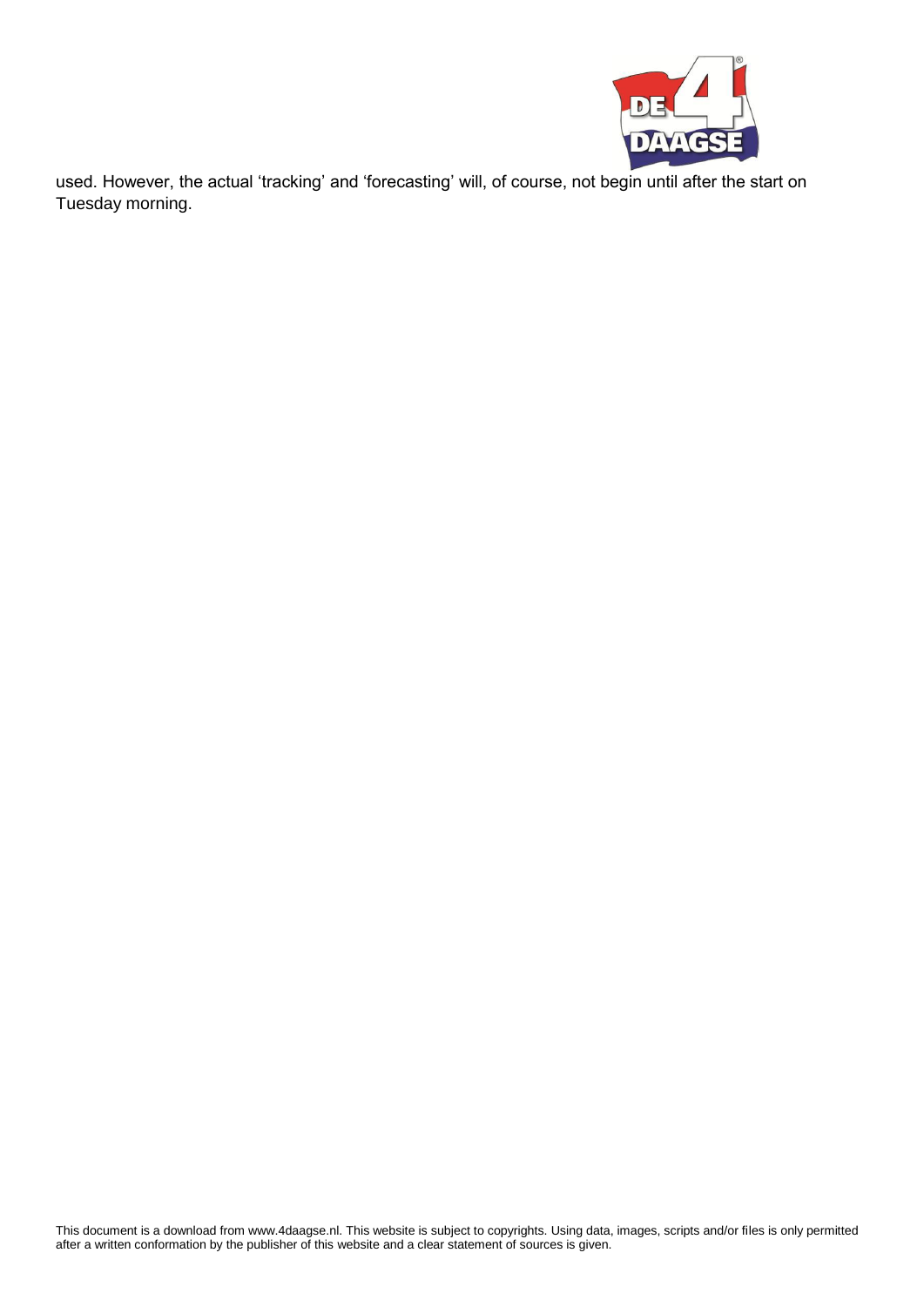

Press release 2014.016 - 3 July 2014

## **Praise to our sponsored walkers**

## **Four Days Marches Sponsored Walk pledged amount keeps on growing...**

As the 98<sup>th</sup> Four Days Marches, to be held from 15 to 18 July, draws near, the sponsored walk is becoming more popular than ever. By the end of June, the amount pledged was already tens of thousands of euros higher than at the same time last year.

Not only is the number of charities increasing, the number of sponsored walkers and sponsors is also continuing to grow. At the end of June, almost 400 walkers had registered at [www.devierdaagsesponsorloop.nl.](http://www.devierdaagsesponsorloop.nl/) They are supported by more than 5,000 sponsors and will be walking for over 120 charities.

#### **Points for improvement**

Dozens of charities have signed up for the Four Days Marches Sponsored Walk and are actively recruiting sponsored walkers. They have also put forward several improvements, which make the Four Days Marches Sponsored Walk even more attractive. For example, the contribution required from a sponsored walker to create a profile page on the website and use the system has been lowered. In some cases, the charities have offered to pay the fee of €19.50. Stichting DE 4DAAGSE, the organisation behind the Four Days Marches Sponsored Walk, will pay the bank charge of 50 cents for each donation.

#### **Every little helps**

Visitors to devierdaagsesponsorloop.nl have also suggested improvements. "I and one of my sponsors noticed that the order in which sponsors are displayed is based on the amount of their pledge. So someone who pledges 100 euros, for instance, will be at the top of the list, whilst someone pledging 5 euros will be at the bottom," says student Sophie Venbrux (20), who will be raising money for the KWF-Radboud Oncology Fund. "Since every little helps, I would prefer sponsors to be displayed by date. It would be great if you could implement this suggestion!"

#### **Fantastic**

Sophie Venbrux concludes: "Finally, I would like to say that it doesn't matter how much you give or what you do, but that simply giving and therefore doing something is fantastic!"

Sophie's suggestion was immediately taken on board and the website has been adapted!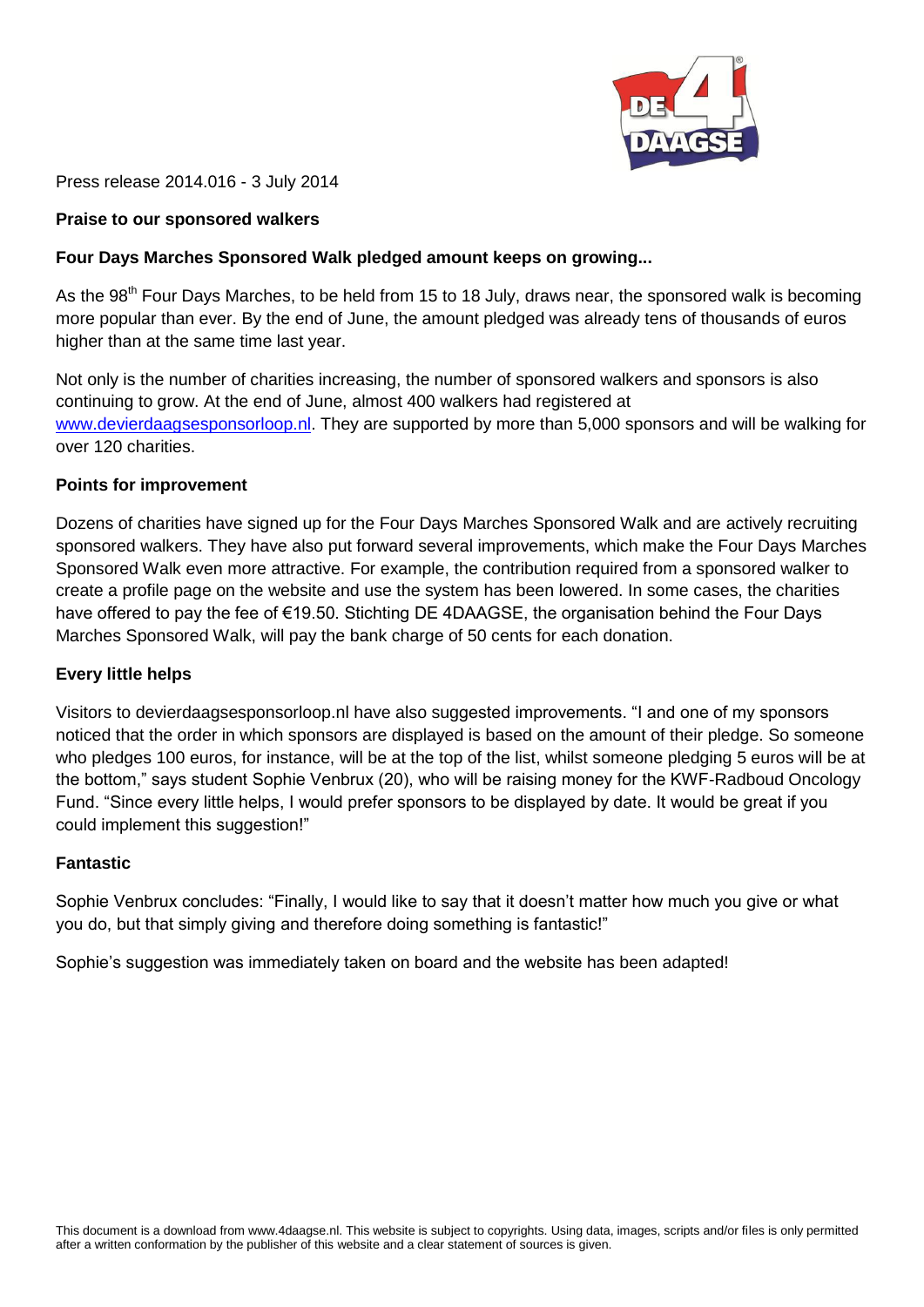

Press release 2014.017 - 3 July 2014

#### **Pluryn takes a closer look at the Four Days Marches**

#### **Ambition from 2015: service partnership with 'The Walk of the World'**

Just before the start of the 98<sup>th</sup> Four Days Marches, Pluryn (organisation for youth and disabled care) entered into an introductory agreement with Stichting DE 4DAAGSE. The aim is to find out whether Pluryn can act as a service partner for the Four Days Marches organisation as of 2015.

Pluryn will be taking a closer look at the Four Days Marches during the upcoming edition. "As an organisation with strong ties to Nijmegen, Pluryn is of course familiar with the Four Days Marches. But this year, in consultation with Stichting 4DAAGSE, we want to explore the possibility of deploying our services such as the print service and cleaning, multimedia and general support teams to support the work of the Four Days Marches' Executive Committee's volunteers," explains Pluryn's Marketing Director Marian Draaisma.

#### **Manpower**

Marian Draaisma sees further collaboration with the Four Days Marches as an opportunity for Pluryn "to expressly profile the service contributions our client base can provide."

Pluryn's marketing director sees several links between her organisation and the Four Days Marches. "Both organisations have a strong service-oriented character and both are actively engaged in promoting fitness. The two organisations also work in same areas (Gelderland, northern Limburg and north-eastern Brabant)," she says. "In addition, Pluryn's themes of 'Sterk', or 'Strong', and 'Helden', or 'Heroes', fit in perfectly with the character of the Four Days Marches. Both organisations can clearly demonstrate their community involvement and commitment through this collaboration."

#### **Across the Netherlands**

Pluryn looks after the most demanding target groups in disabled and youth care and supports clients with living, working, education and leisure. Pluryn has over 3,000 clients, 3,500 staff and hundreds of volunteers. The organisation is well-known amongst young people and adults in need of care across the Netherlands.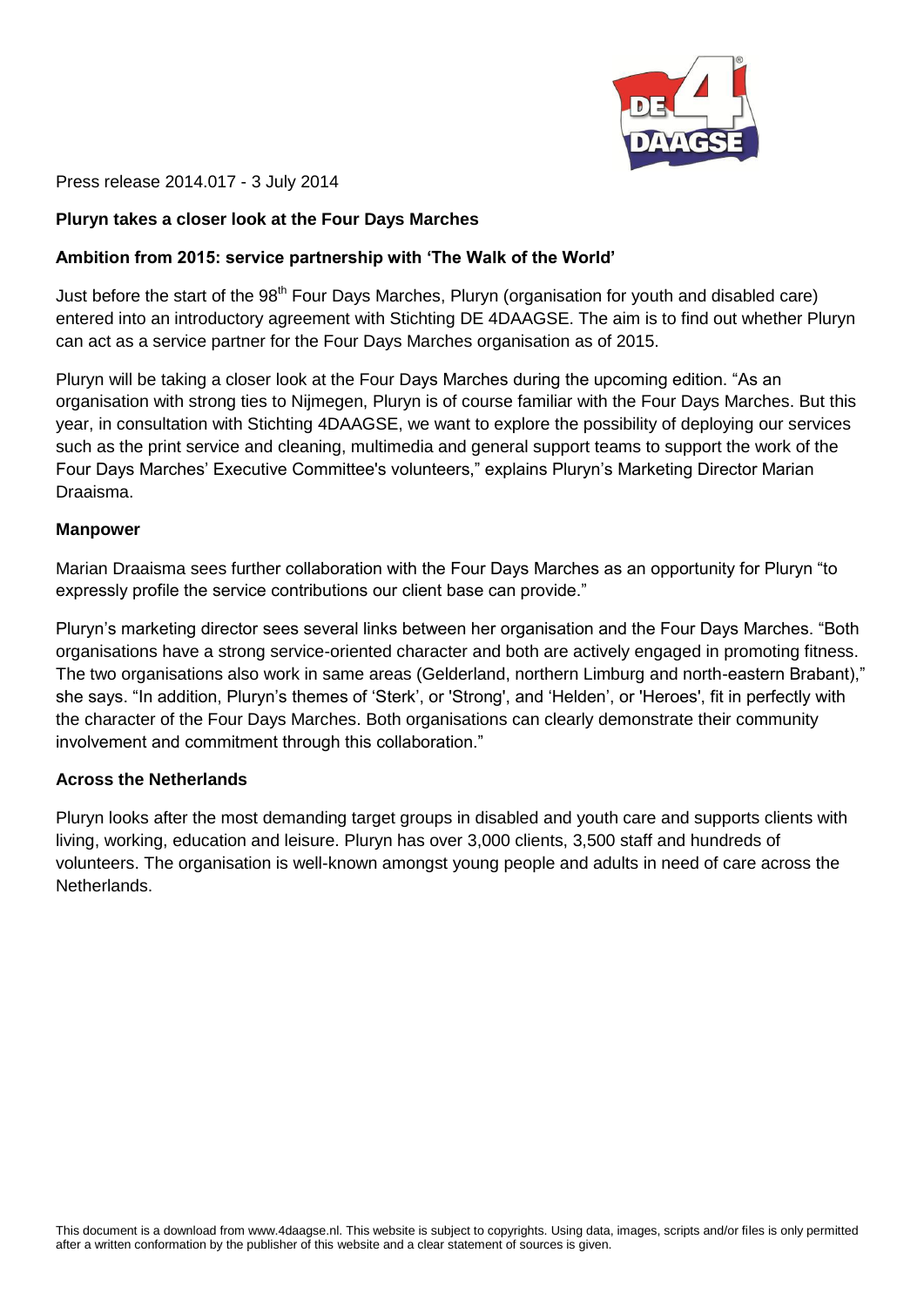

Press release 2014.019 - 3 July 2014

## **Meet & Greet now entirely on Oranjesingel**

## **More space and improved flow on Friday afternoon following the Four Days Marches entry**

Having the 'Meet & Greet' for walkers, families and other supporters completely on Oranjesingel will reduce overcrowding on De Wedren and improve the flow of pedestrians heading for the city centre and station.

As of the 98<sup>th</sup> Four Days Marches, the 'Meet & Greet' facility will be located entirely on Oranjesingel, on the part between Prins Bernhardstraat and Staringstraat. Facilities such as catering and sponsor shops, which were formerly located at the Meet & Greet site on Van Schevichavenstraat will be given a new spot on Oranjesingel.

The decision to move away from the former location was made in close cooperation with Nijmegen City Council and Stichting Vierdaagsefeesten, and it is a win-win situation. Moving to Oranjesingel, which is larger than the Van Schevichavenstraat location, will relieve pressure on De Wedren, which will be full of walkers heading for the finish. The flow of pedestrians towards the Four Days Marches Festivities in the city centre will also be facilitated by using Van Schevichavenstraat, and the same goes for the pedestrian routes to the railway station, a lot of which run through the city centre (e.g. Van Welderenstraat) on the Friday afternoon of the entry.

To access Oranjesingel from De Wedren, you can take the northern part of Bijleveldsingel and Staringstraat. Prins Bernhardstraat will be closed between De Wedren and the city centre, as that is the walkers' access route. What is more, there will be grandstands on Prins Bernhardstraat.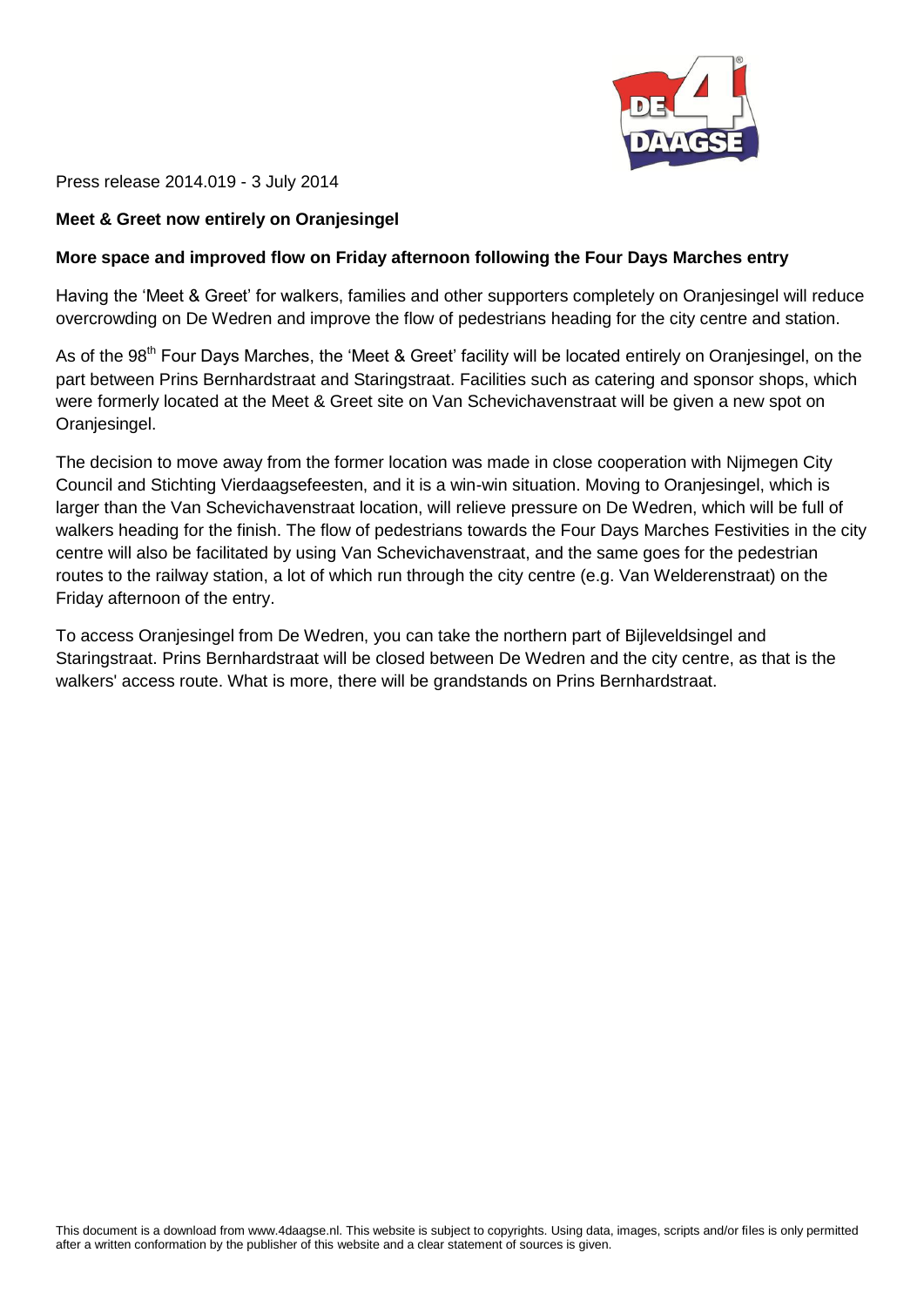

Press release 2014.020 - 3 July 2014

#### **Mobile solar power station at medical support posts**

#### **Trial to reduce CO2 emissions and noise pollution from power generators**

A mobile solar power station will be trialled in 2014 to provide energy for the medical support posts along the route of the 98<sup>th</sup> Four Days Marches.

As part of its sustainability drive, Stichting DE 4DAAGSE has agreed upon a pilot project with two specialists in this field, 100% Zonnig and BBCC Advies from Wijchen.

Electrical equipment used at medical support posts, such as refrigerators, kettles, coffee makers, lamps, heated seat cushions and fans, will not require power from a generator, thanks to the deployment of mobile solar power. As a result, noise pollution and CO2 emissions from fuel-based power generators are avoided.

Stichting DE 4DAAGSE and the specialist companies will use this trial to explore the possibilities for lowering the CO2 footprint of support posts in this area. Exact figures on the emission reductions will be announced in the evaluation phase.

Deployment of a mobile solar power station is part of efforts to power the event with up to 100% renewable locally generated energy.

The solar panels have been installed on the roof of a VW T2a camper van and an attached trailer.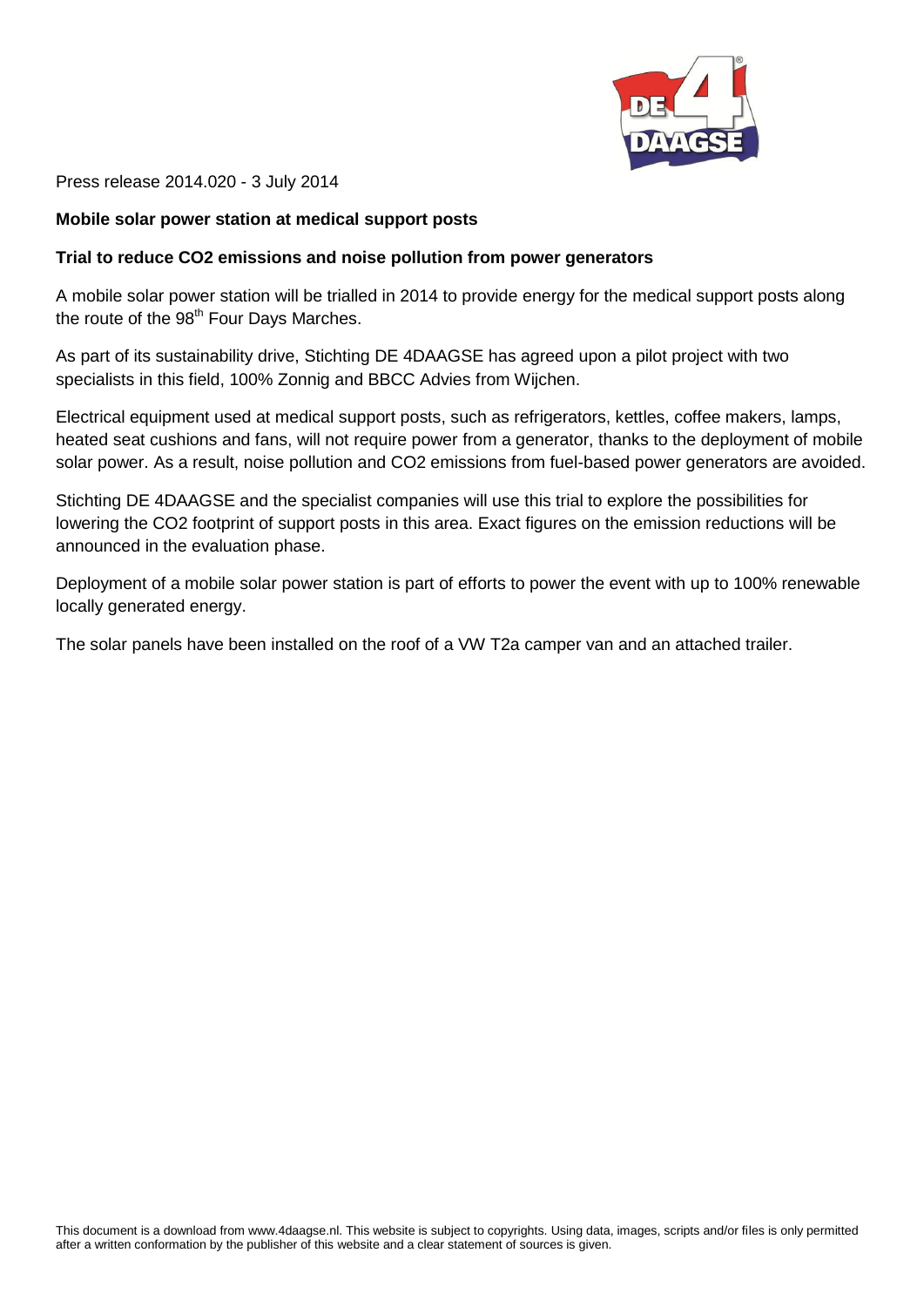

Press release 2014.02315 July 2014

#### **Main sponsor shoots 43,013 walkers on their way**

#### **Frank van Wezel, owner of Hi-Tec Sports, fires starting shot for 98th Four Days Marches**

A countdown from ten to zero, a dry gunshot, thousands of cheers and the 43,013 participants in the 98th Four Days Marches were on their way. As the new main sponsor of the International Four Days Marches Nijmegen, Frank van Wezel, owner and chairman of Hi-Tec Sports, had the honour of firing the starting shot for the 98th Four Days Marches. Under the watchful eye of march leader Johan Willemstein, Van Wezel fired the starting shot for the 50 kilometre walkers and later also for those walking 40 and 30 kilometres.

Before firing the shot, Van Wezel gave a quick pep talk, emphasising that Hi-Tec Sports wants to take walking as a sport to a higher lever in the Netherlands and internationally, and that sponsoring the Four Days Marches is the perfect way of doing that.

In the dark hours before dawn, with ideal weather conditions and loud encouragement from hundreds of keen Four Days Marches fans, the 50 kilometre walkers started out on their first day of marching, the Day of Elst. This day traditionally takes all walkers along routes of 30, 40 or 50 kilometres out of Nijmegen over the bridge and into the Betuwe region.

43,013 of the 46,000 who had registered for the 98th Four Days Marches signed in on Sunday and Monday. This was 520 more than in 2013, when 42,493 of the 46,000 ultimately started the marches.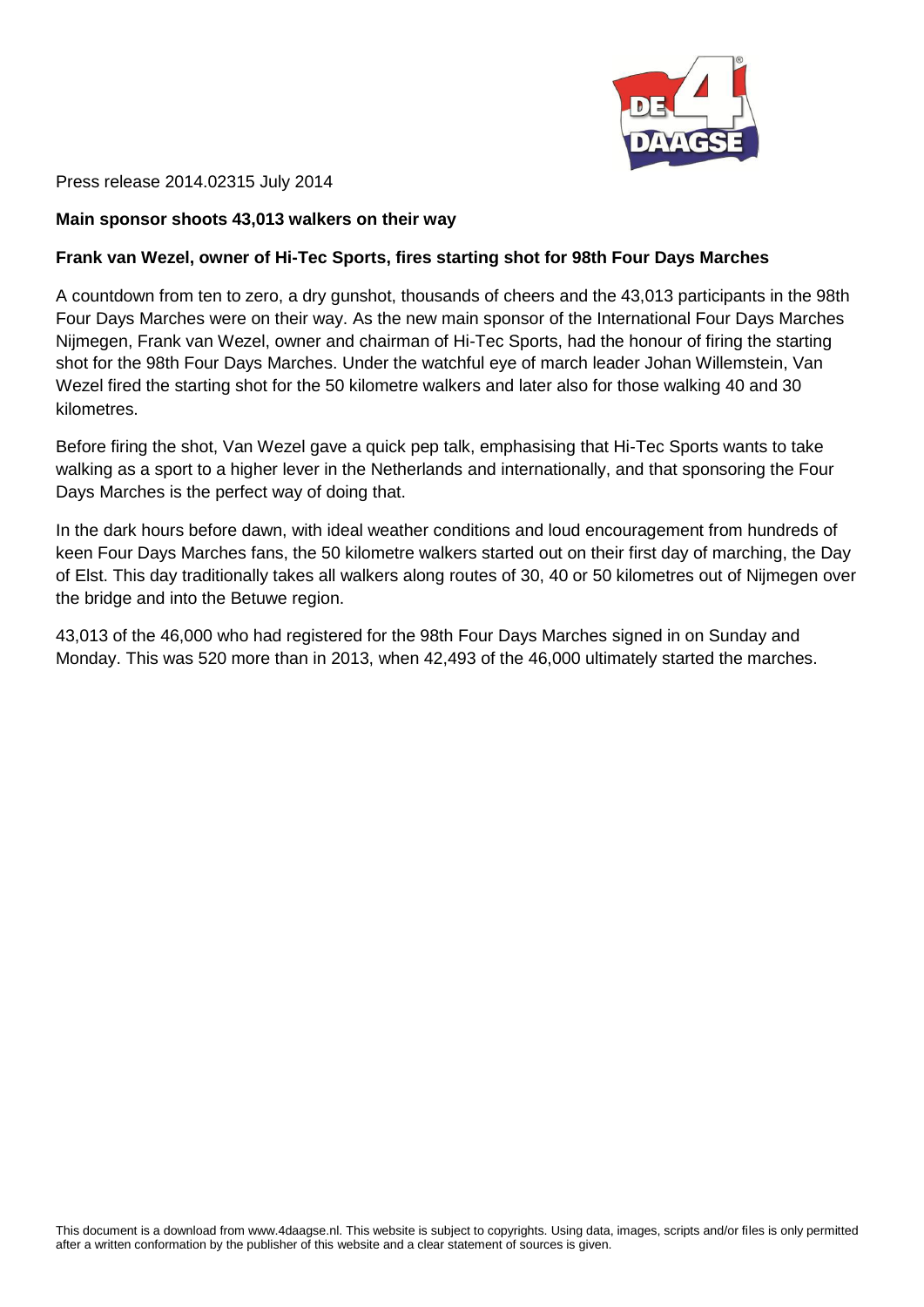

Press release 2014.025, 15 July 2014

## **Extra water and first aid for hot weather**

## **Four Days Marches takes precautions for Friday's entry**

Since temperatures of around thirty degrees have been forecast for Friday afternoon during the entry of the 98th Four Days Marches, the event's organisers are arranging additional water stations along the final 10 kilometres and the planned Dutch Red Cross first aid posts will also be reinforced. The necessity of further measures will be reviewed on the basis of weather forecasts later this week.

"Rising temperatures with only a slight breeze have been forecast for Friday, and this breeze will not bring any relief to our walkers as they hit Via Gladiola in Malden. It will also be rather warm as they walk the last few metres amongst the thousands of spectators," said march leader Johan Willemstein, looking back over the first marching day of the 98th Four Days Marches on Tuesday afternoon.

#### **Withdrawals**

715 walkers either withdrew on the Day of Elst during the 98th Four Days Marches, or did not start the march that day at all (2013 figure: 917). 42,298 walkers will therefore start tomorrow's Day of Wijchen and Beuningen. Tuesday morning saw 43,013 participants take up their places at the start, 520 more than last year. According to the march leader, this increase is down to the fact that many walkers are hoping to complete the Four Days Marches successfully four times by 2015 so as to secure their starting tickets for the 100th Four Days Marches, due to take place in 2016.

2014's first marching day went smoothly with no noteworthy incidents. One person was successfully resuscitated on Oosterhoutsedijk just outside Lent, whilst a few more people than usual turned out to be feeling unwell at the end of the afternoon at start and finish location De Wedren.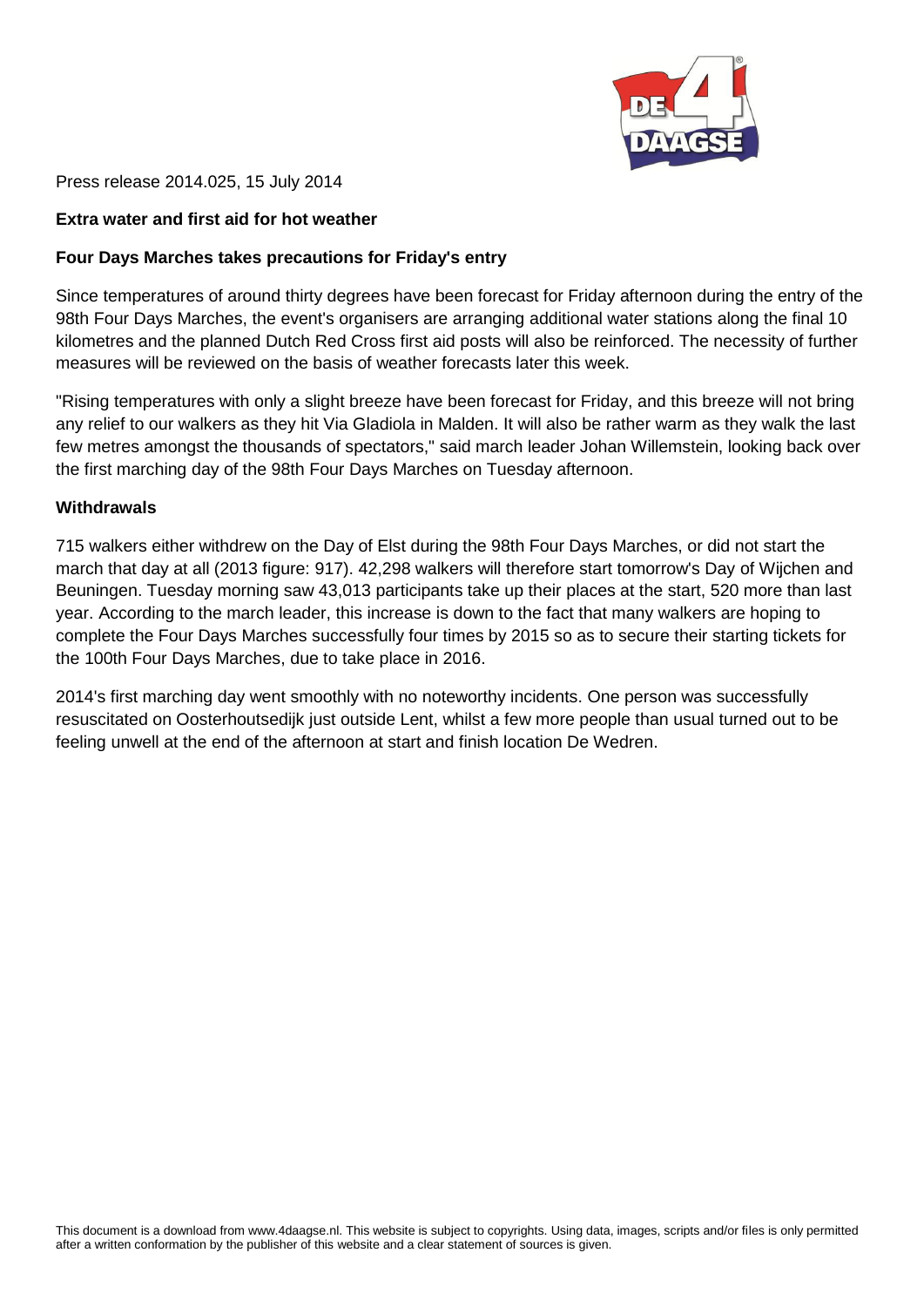

Press release 2014.027, 16 July 2014

## **Additional en-route water stations**

## **Four Days Marches measures against the heat remain in force**

Since the weather forecasts for Thursday and Friday have remained the same, the precautionary measures previously announced by the Four Days Marches organisation will remain in force.

Stocks of water at the existing water stations on Zevenheuvelenweg will be increased tomorrow, on the Day of Groesbeek, whilst additional water stations will be placed along the route on Friday. Whereas six water stations had originally been planned, another two will now be added, bringing Friday's total up to eight water stations, five of which will be along the last fifteen kilometres from Cuijk. They will be located at the medical support post near the pontoon bridge in Cuijk, in Mook, in Malden, on Scheidingsweg (Charlemagne) and at the start and finish location itself, in Julianapark.

The Dutch Ministry of Defence has been asked to move its medical support post from Overasselt to Charlemagne as soon as the last walkers have left Overasselt. Fifty first-aiders are usually stationed on Via Gladiola, but this Friday there will be 75. Tomorrow morning, the Ministry of Defence will advise the organisation on whether or not to modify the kit requirements for military servicemen and women.

Aside from that, the march leader is relying on the traditional generosity of those living along the route, who usually provide the walkers with plenty of water. Advice previously issued about covering the head and neck and continuing to eat and drink well still applies.

## **Disqualifications**

Five walkers were disqualified on Tuesday, four of whom had failed to walk the regulation distance and one of whom was cycling on the route. Another participant was disqualified today for failing to walk the regulation distance, whilst a military participant was given a yellow card because his kit only weighed 9.6 kilos instead of the regulation 10 kilos.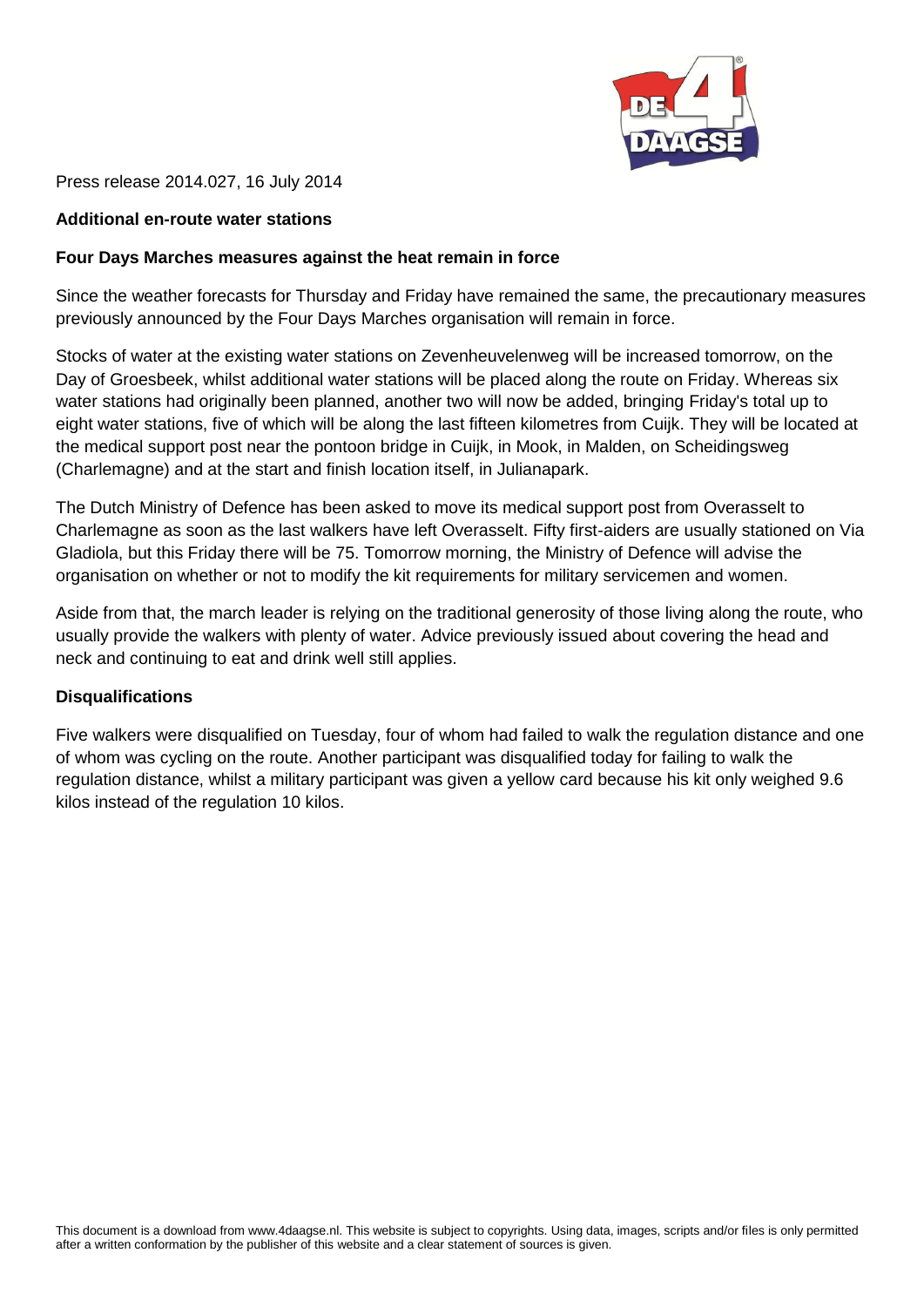

Press Release 2014.28 - 17 July 2014

#### **Earlier start for tomorrow's Four Days Marches**

#### **Organisation adapts measures, military participants to march without 10kg extra kit**

Due to the high temperatures expected tomorrow, the starting times for 30km and 40km participants in the 98th Four Days Marches have been brought forward. The 30km walkers will start at 7am, whilst the 40km participants will start in two groups, at 5am and 6am. Military participants will no longer be required to march with 10kg of additional kit tomorrow.

These measures are in addition to those already announced, involving extra water to be provided for the walkers, an extra medical support post and extra Dutch Red Cross first-aiders. The measures will see the 30km and 40km walkers start 30 and 15 minutes earlier than usual respectively. Due to logistical and organisational reasons, an earlier start for the 50km walkers is not possible.

The Four Days Marches march leaders also advise walkers to wear clothing suitable for the high temperatures forecast for tomorrow. The Four Days Marches' weather team is expecting the mercury to hit 31oC around 2pm tomorrow. "This advice is primarily aimed at those wearing uniforms during the entry on Via Gladiola. Military detachments, police officers and customs officials are free to decide for themselves whether they want to walk the entry in full uniform, or whether they want to wear clothes more suited to the heat," explains Henny Sackers, deputy march leader.

The measures were adapted once the Four Days Marches weather team had established that tomorrow's maximum temperatures will end up being higher than previously expected. The forecasts for today (Thursday) proved to be accurate, but tomorrow, the day of the entry of the 98th Four Days Marches, will see 50km walkers start with temperatures of 16 to 18oC at 4am, with the mercury quickly rising to 20oC at 8am, 25oC at 10am and 31oC by 2pm. Low humidity and a wind of force 3 on the Beaufort scale are also forecast and there may even be some slight smog.

The advice to walkers to eat and drink well still applies, and participants are also advised to keep moving should any blockages on the route occur. Spectators are kindly asked to provide walkers with water, but not to spray them, as this would cause increased humidity. Together with bus company Connexxion, the Four Days Marches organisation will arrange air-conditioned buses in which grandstand spectators can cool off.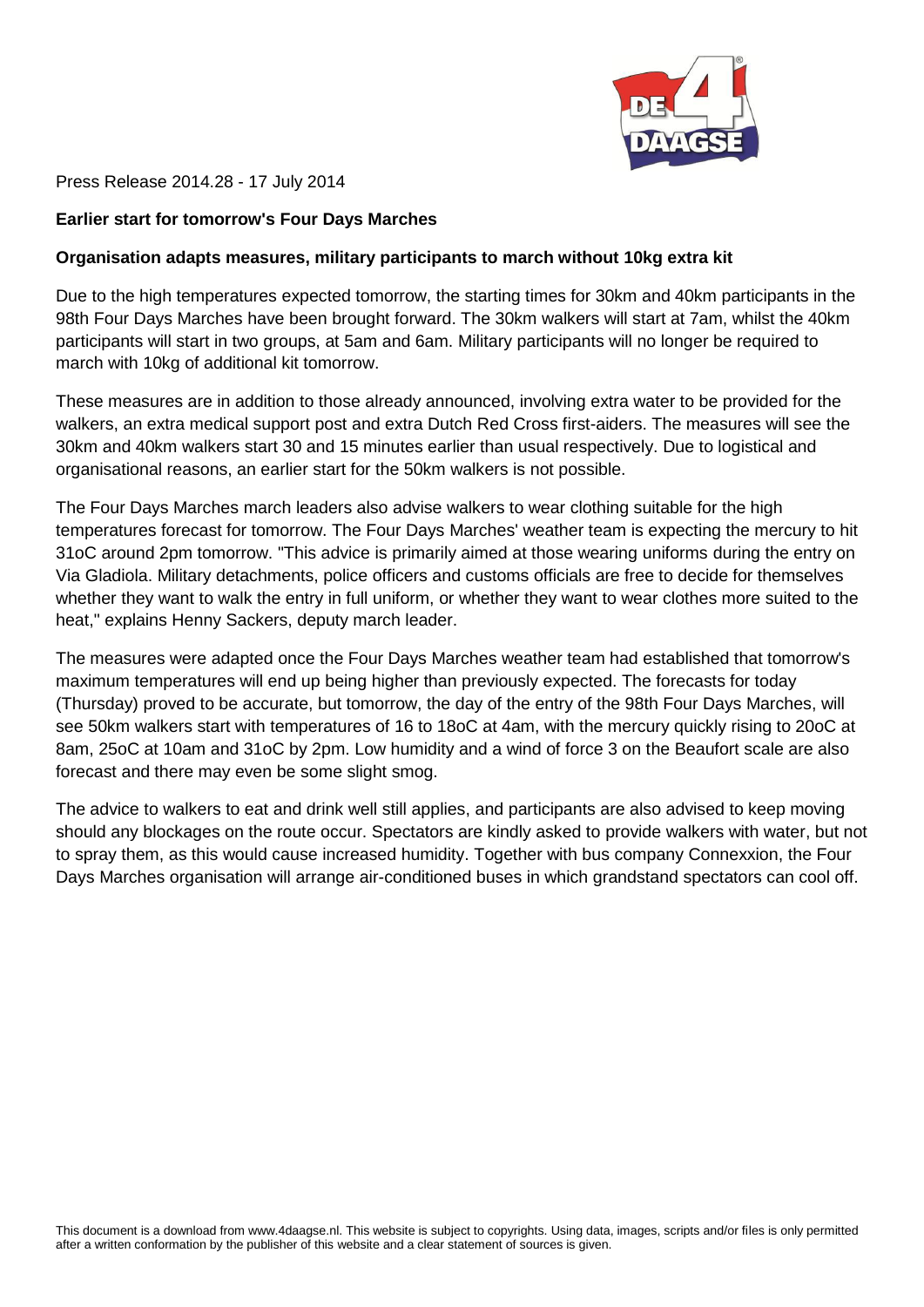

Press release 2014.029, 17 juli 2014

## **Four Days Marches app should be used properly**

## **Two basic instructions in order for the app to work properly**

Two basic instructions need to be followed in order to enable optimum performance of the Four Days Marches 4Walker and 4Follower apps that were launched last week. Failure to follow these instructions will result in the app not working as expected.

A limited number of users and 'experts' complained a lot about faults during the first days that the app was in use. "4Follower can only track participants properly if the participants in question have an internet connection. However, it is a misunderstanding to think that participants can be tracked in real time. In order to save the telephone's battery, the app has been programmed to send information every 20 minutes. Without an internet connection, the walker's new location cannot be resent and therefore the data needed for 4Follower cannot be refreshed," explains Ardo van Kampen, Head of Knowledge & Innovation at Stichting De 4DAAGSE. "A second requirement is answering the question "Do you wish to be tracked?", which is asked in the 4Walker app," continues Van Kampen. "The 4Walker app has already been downloaded over 20,000 times and more than half of the users specified that they do not wish to be tracked. It that option is disabled, it makes sense that nobody will be able to track the participant in question. So this is not a fault - it is a user's carefully considered decision."

In order to ensure that the app is only used by people with a genuine interest in the marches, the organisation charges a small fee for 4Follower. This also prevents traffic on the system becoming too great.

The app has been developed especially for the Four Days Marches, and is based on a complex system of data collection and sending, which has been fully adapted to suit the Four Days Marches' registration processes and data systems. It was therefore not possible to test the app at other events.

There has been a long wait for updates for the iOS version of the Four Days Marches app to be released in the App Store, but they are now also available for download. Users are advised to reset the app every day. The extra water stations and additional medical support post that will be set up along the route on Friday will be added to Friday's route maps and information.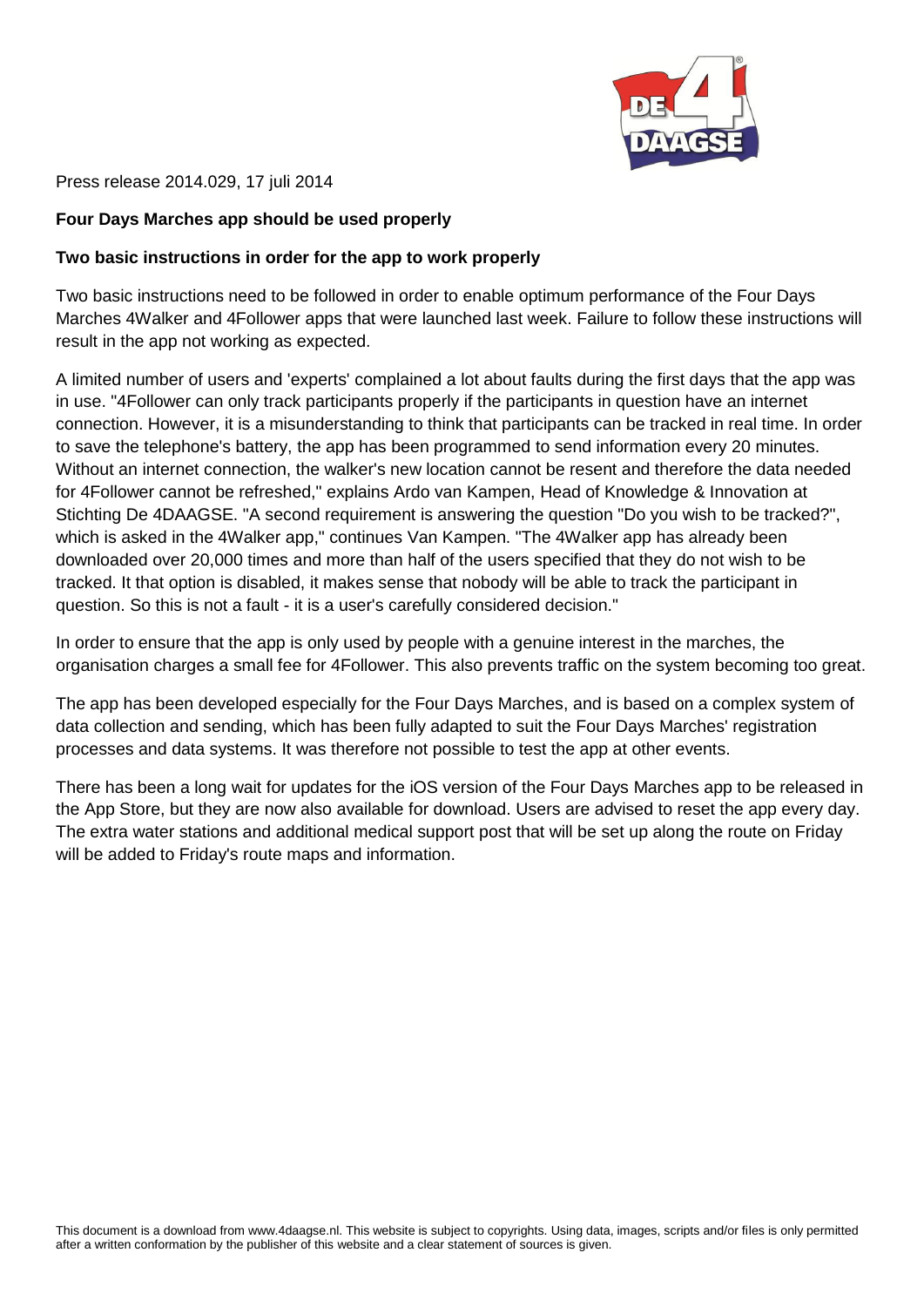

Press release 2014.030, 18 July 2014

#### **Four Days Marches sends condolences**

"Shocked by the events surrounding the crash yesterday afternoon in Ukraine, the participants in the 98th Four Days Marches, the organizers and all their partners in this international walking event declare their deepest condolences to the families of the victims of the disaster."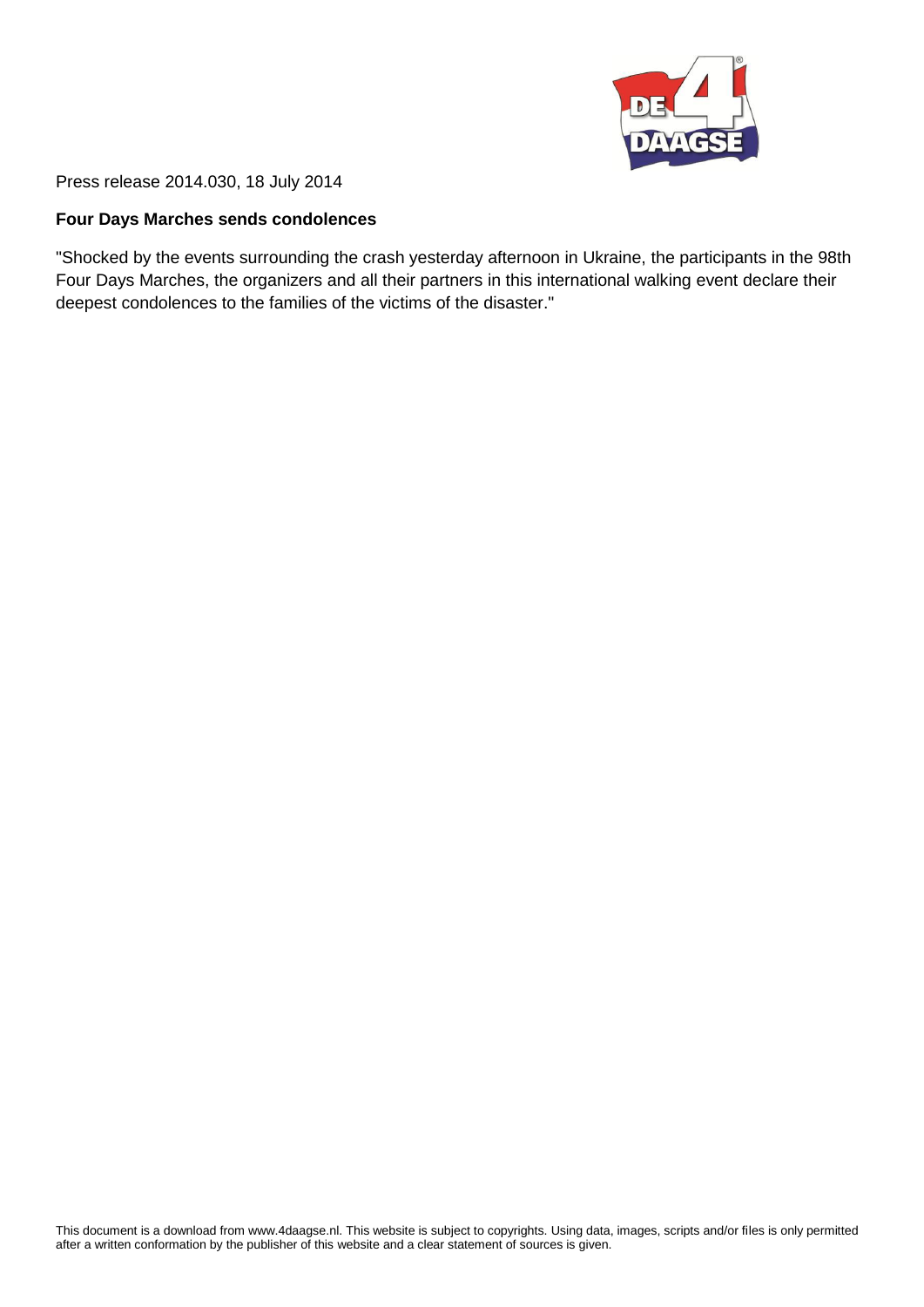

Press release 2014.031

## **Restraint during 98th Four Days Marches**

Following yesterday's plane crash, the last day of the Four Days Marches will be marked with only very modest celebrations.

The decision has been made to eliminate all music from the Four Days Marches today. There will be no music during the entry and on De Wedren. "Fanfare music would not be appropriate today," says march leader Johan Willemstein. The City of Nijmegen and Stichting DE 4DAAGSE are advising spectators along the route not to make or play music and to celebrate walkers' completion of the marches in a fitting manner. The usual mark of honour will still be paid to special walkers during the entry, including the youngest and oldest walkers.

Against tradition, flags will not be shown today and all Dutch flags at start and finish location De Wedren and along the route will fly at half-mast. All international flags will be lowered. Consultations are currently taking place with entrepreneurs who had received a music permit, but it is expected that they will also cancel the musical performances planned. The traditional mayor's reception in Cuijk has also been cancelled.

The Four Days Festivities will adapt their programme and also cease to display flags. Walter Hamers, chairman of the Four Days Festivities' board has called upon entrepreneurs to show restraint. "We have asked the oompah bands to 'leave it' for today." The festivities will stop at midnight and a city-wide minute's silence will be observed on Plein '44 at 8pm.

Mayor of Nijmegen Hubert Bruls, march leader Johan Willemsteim and Walter Hamers opened this morning's press conference by expressing their condolences for the relatives of the plane crash victims.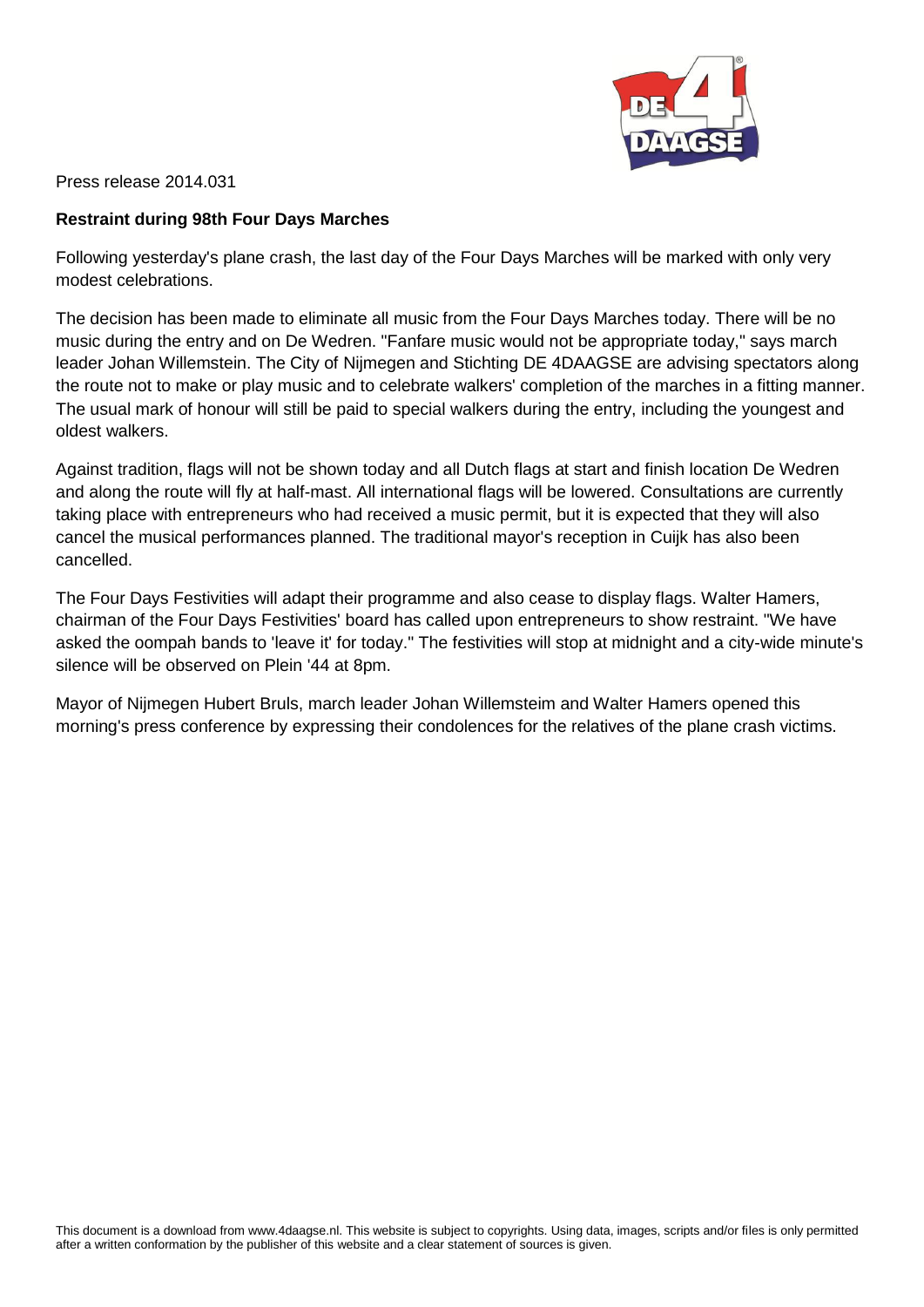

Press Release 2014.032, 18 July 2014

## **Festive Via Gladiola during modest Marches**

Despite the plane crash in Ukraine and the resulting adaptations to the festivities for the 98the Four Days Marches, the atmosphere on Via Gladiola was one of elation and celebration. Not having music during the entry did not stop spectators and walkers from turning the day into a party. There was an excellent atmosphere on St. Annastraat, which is renamed Via Gladiola for this one day of the year.

Spectators compensated for the lack of music by singing, clapping and shouting words of encouragement. Walkers understood the measure and did not seem to mind the lack of enthralling sounds. Numerous bands who only heard about the measures once they had already set off for Nijmegen decided to continue their journey anyway. They walked down Via Gladiola without their instruments, but in full costume, to loud applause from the spectators. The atmosphere on De Wedren was also good, albeit slightly quieter than in previous years.

Walkers braved the heat without any major problems, partly by following the march leaders' advice, protecting their heads and necks well and eating and drinking properly. The additional water stations along the last 15km of the route were really appreciated.

The oldest anniversary walkers finished at around 3pm. Bert van der Lans of Nijmegen completed the Four Days Marches for the 67th time this year, making him the new record holder. Dick Koopman of Oudorp completed his 65th Four Days Marches and was presented with a special medal by march leader Johan Willemstein. The youngest participants, including Tim Vloet of Beuningen, Mees Hofman of Arnhem, Ysa Witte of Nijmegen and Lena Gemmink of Ulft, also finished the marches at 3.30pm. Lena Gemmink announced that she had "no blisters and will definitely be back next year!".